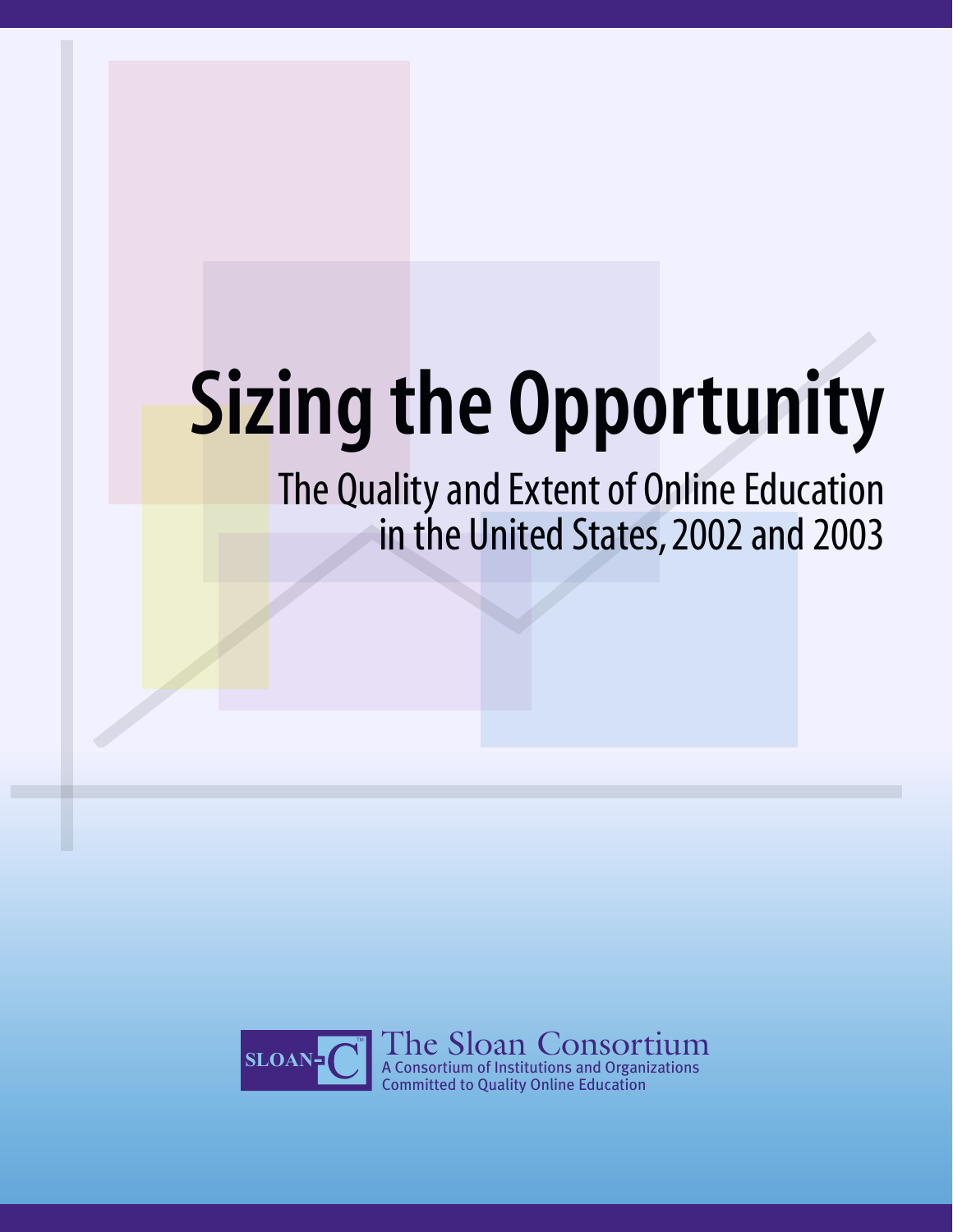# **Sizing the Opportunity: The Quality and Extent of Online Education in the United States, 2002 and 2003**

**I. Elaine Allen, Ph.D.**

Kevern R. Joyce Term Chair Associate Professor of Statistics & Entrepreneurship Babson College Wellesley, MA Research Director Sloan Center for Online Education at Olin and Babson Colleges Needham and Wellesley, MA

**Jeff Seaman, Ph.D.** Chief Information Officer, Director of Operations Sloan Center for Online Education at Olin and Babson Colleges Needham and Wellesley, MA

September, 2003



This book was made possible by a grant from the Alfred P. Sloan Foundation.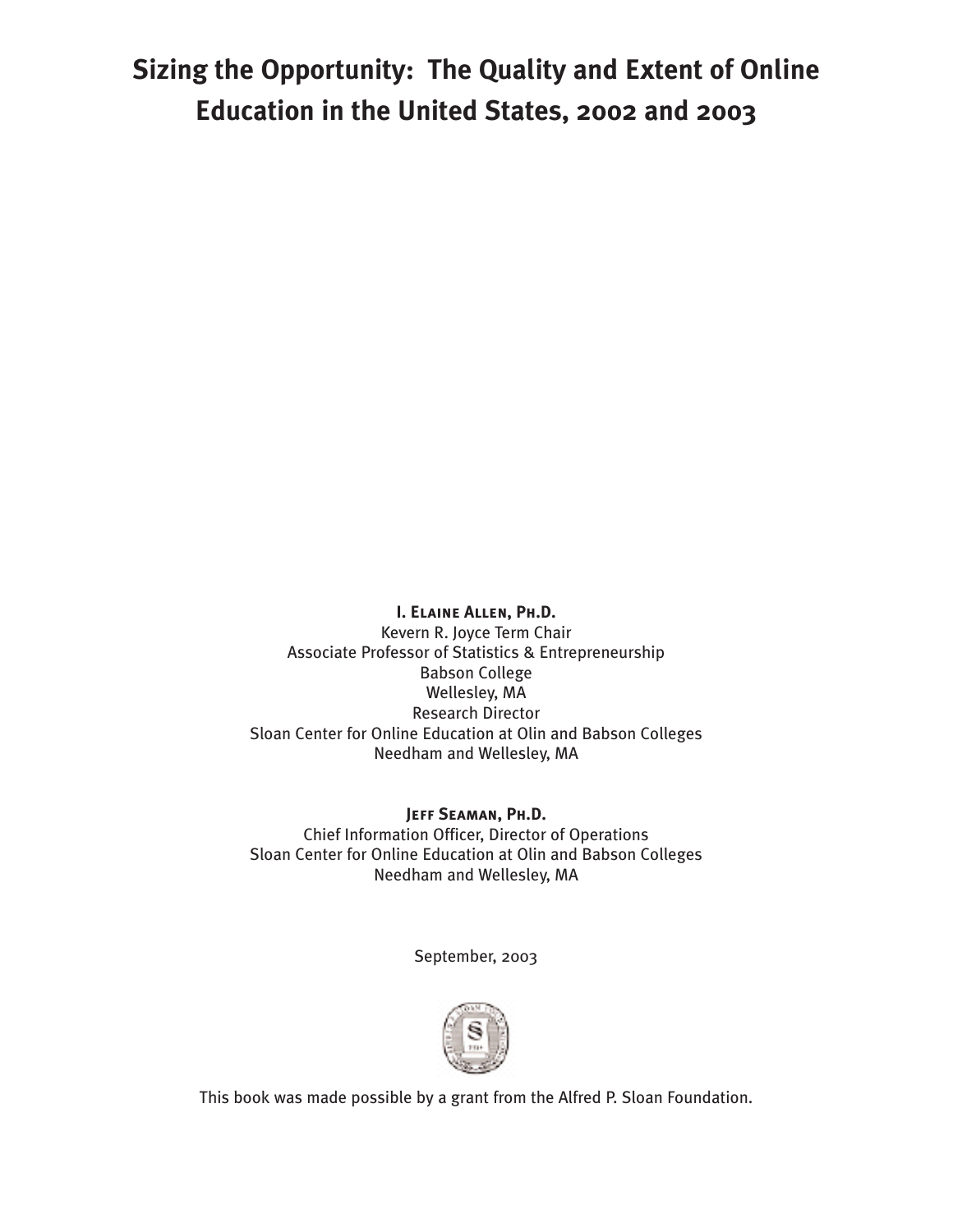Neither this book nor any part maybe reproduced or transmitted in any form or by any means, electronic or mechanical, including photocopying, microfilming, and recording, or by any information storage or retrieval system, without prior permission in writing from the publisher.

The consent of Sloan-C and the Sloan Center for OnLine Education (SCOLE) does not extend to copying for general distribution, for promotion, for creating new works, or for resale. Specific permission must be obtained in writing from SCOLE for such copying. Direct all inquiries to SCOLE, at Olin Way, Needham, MA 02492-1245, or to publisher@sloan-c.org. Online at http://www.sloan-c.org.

Copyright ©2003 by Sloan-C™ All rights reserved. Published 2003

Printed in the United States of America 0 9 8 7 6 5 4 3 2 1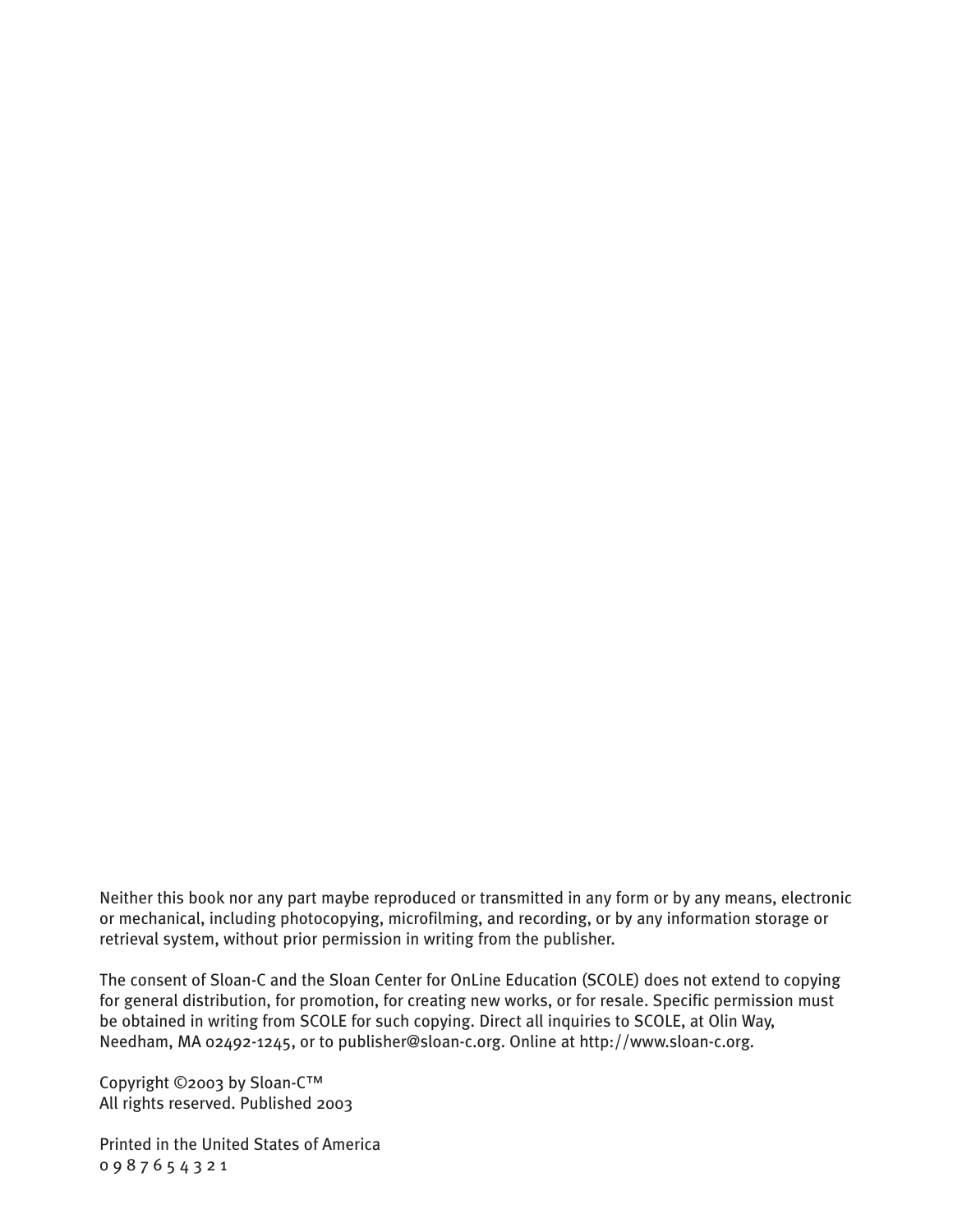# **Sizing the Opportunity: The Quality and Extent of Online Education in the United States, 2002 and 2003**

| Strategy, Quality of Online Learning and Perceptions of Faculty Acceptance  9 |
|-------------------------------------------------------------------------------|
| Schools Believe Online Learning is a Critical Long-term Strategy 9            |
| Quality Will Be Equal to Face-to-Face Learning Within 3 Years  10             |
| Faculty Perceived as Lagging in Acceptance of Online Education  14            |
|                                                                               |
| Over One and One Half Million Students taking Courses Online 15               |
|                                                                               |
| Large Schools Continue to Enroll More Online Learners but Small Schools       |
|                                                                               |
|                                                                               |
| More Students at Public Schools, Large Schools Take All Courses Online  19    |
| More Students at Master's Institutions Taking All Courses Online  20          |
|                                                                               |
| Largest Percentage Growth Anticipated for Schools in the For-profit Sector 21 |
|                                                                               |
| Institutions Offering Baccalaureate Programs Anticipate Highest Growth  22    |
|                                                                               |
|                                                                               |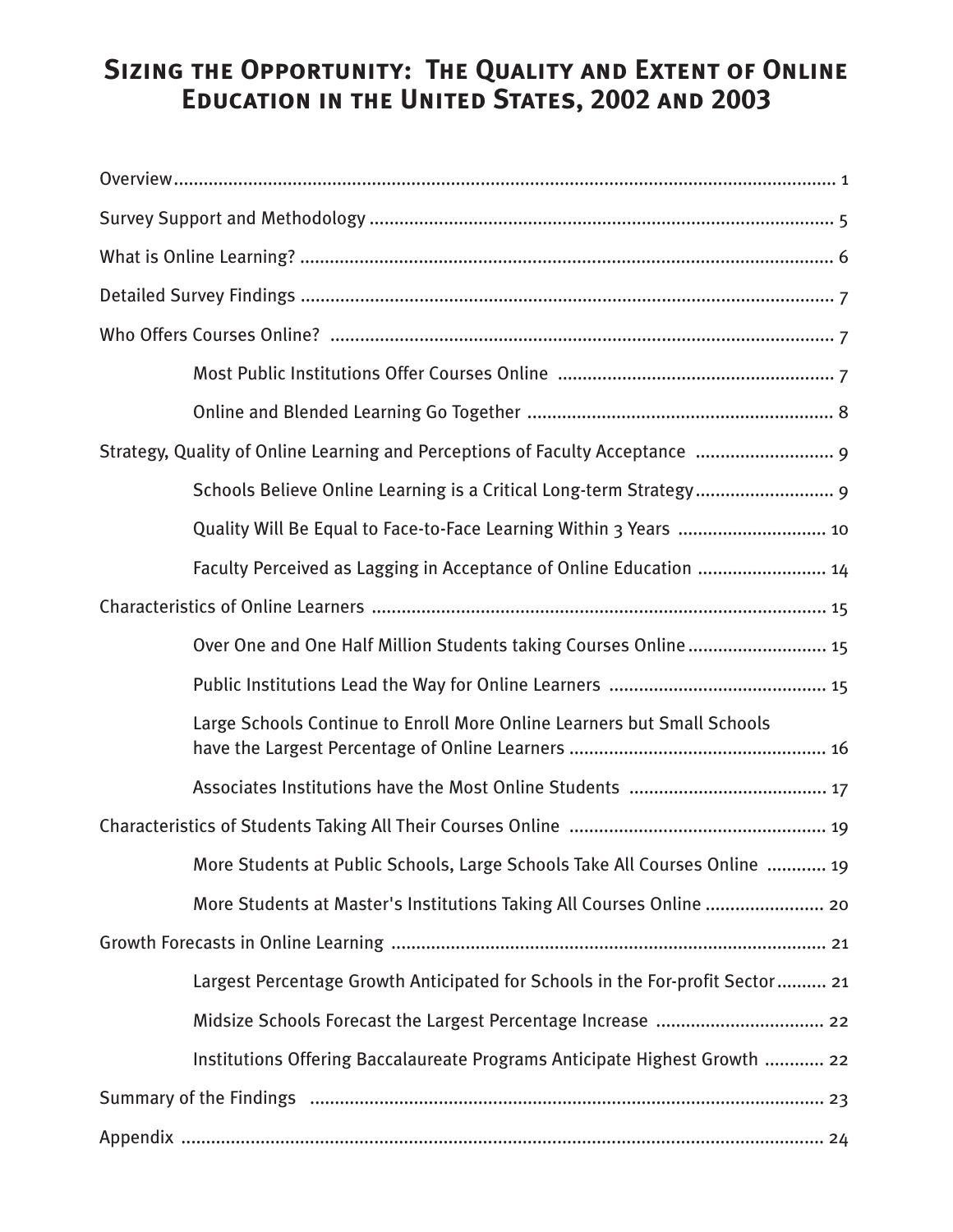# <span id="page-4-0"></span>**Overview**

While there is now some statistical information available on distance education at higher education institutions in the United States, very few if any research surveys have focused on online education. The 2003 Sloan Survey of Online Learning was designed to find answers to some key questions related specifically to online education delivered by higher education institutions in the United States.

When schools first began experimenting with online education over a decade ago, they were faced with a number of fundamental questions. The current study of degree-granting institutions of higher education in the United States allows us to answer a number of these questions, and pose some additional ones that merit further research.

# **Will students embrace online education as a delivery method?**

*Background: While it holds the promise of expanding the time and location boundaries of traditional higher education offerings, online education also dispenses with the familiar classroom setting that everyone (teacher and student alike) is familiar with. Will the time and location advantages, as well as other possible improvements brought about by moving instruction online, be enough to compensate for the traditional in-class experience for students? Will they be willing to sign up for online courses?*

**The evidence:** The answer to this question is clearly "Yes, students are willing to sign up for online courses". Evidence to support this conclusion from this study includes:

- Over 1.6 million students took at least one online course during Fall 2002.
- Over one-third of these students (578,000) took all of their courses online.
- Among all U.S. higher education students in Fall 2002, 11 percent took at least one online course.
- Among those students at institutions where online courses were offered, 13 percent took at least one online course.
- The number of students taking at least one online course is projected to increase by 19.8 percent over the one-year period from Fall 2002 to Fall 2003, to include a total of 1.9 million students.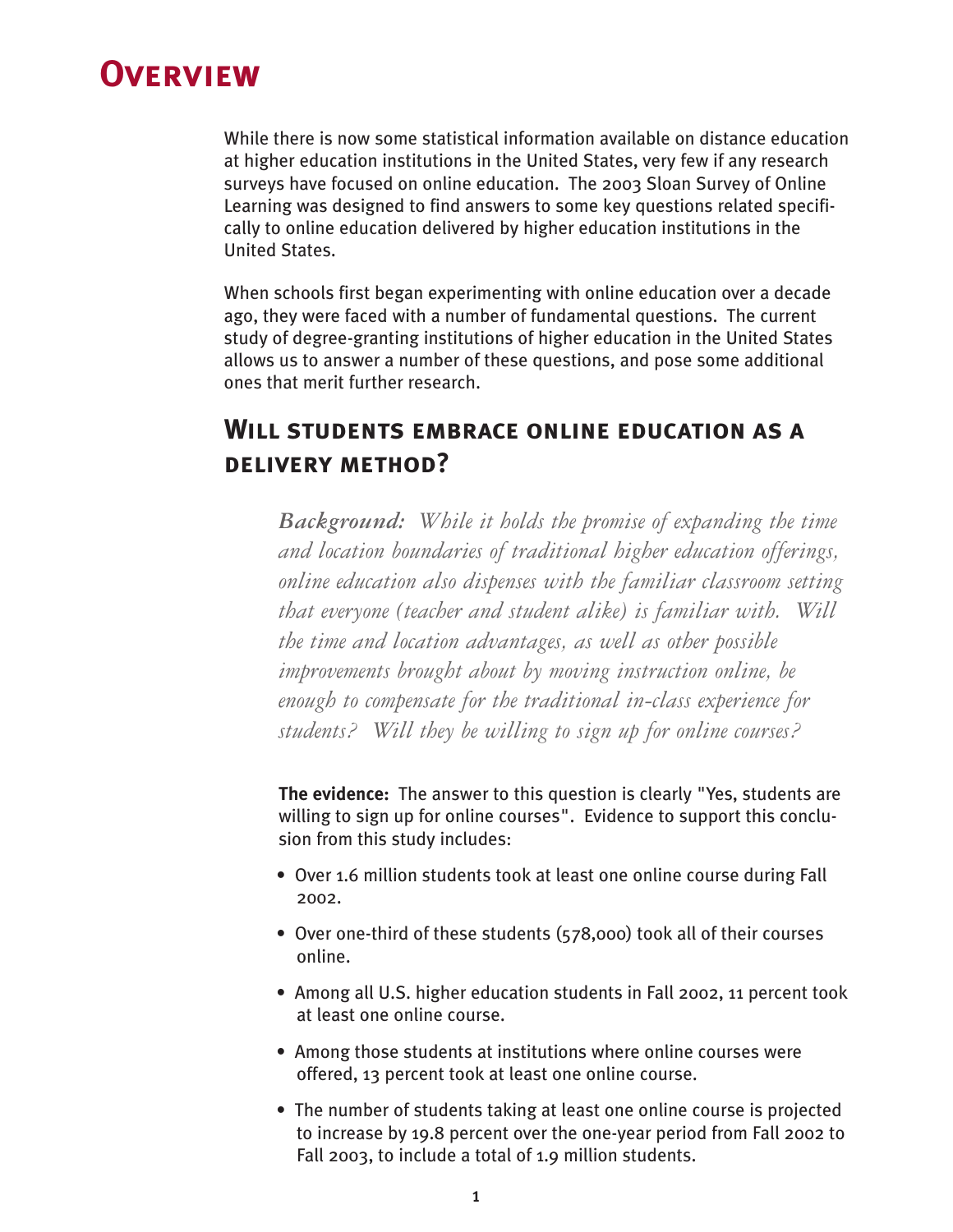# **Will institutions embrace online education as a delivery method?**

*Background: Many institutions of higher education have evolved their programs, course offerings, and delivery methods over decades. It will take a significant perceived advantage of a new delivery method to convince a large number of institutions to adopt it.*

**The evidence:** The answer to this question is also yes; institutions are willing to embrace online education. Evidence to support this conclusion includes:

- Eighty-one percent of all institutions of higher education offer at least one fully online or blended course.
- Complete online degree programs are offered by 34 percent of the institutions.
- Among public institutions, the numbers are even more compelling, with 97 percent offering at least one online or blended course and 49 percent offering an online degree program.
- Perhaps most telling, when asked about the role of online education for the future of their institution, 67 percent answered that it is a critical long-term strategy for their institution.

# **Will faculty embrace online education as a delivery method?**

*Background: It is the faculty that do the actual teaching, and convincing them of the value of a new and unproven delivery method is a formidable challenge.* 

The evidence: The findings for faculty are less clear than for either students or institutions. Some, but by no means all, faculty have embraced online education:

• Academic leaders at a majority of institutions (59.6 percent) agree that their faculty accept the value and legitimacy of online education, however, this leaves over 40 percent of institutions that are neutral or disagree with this statement.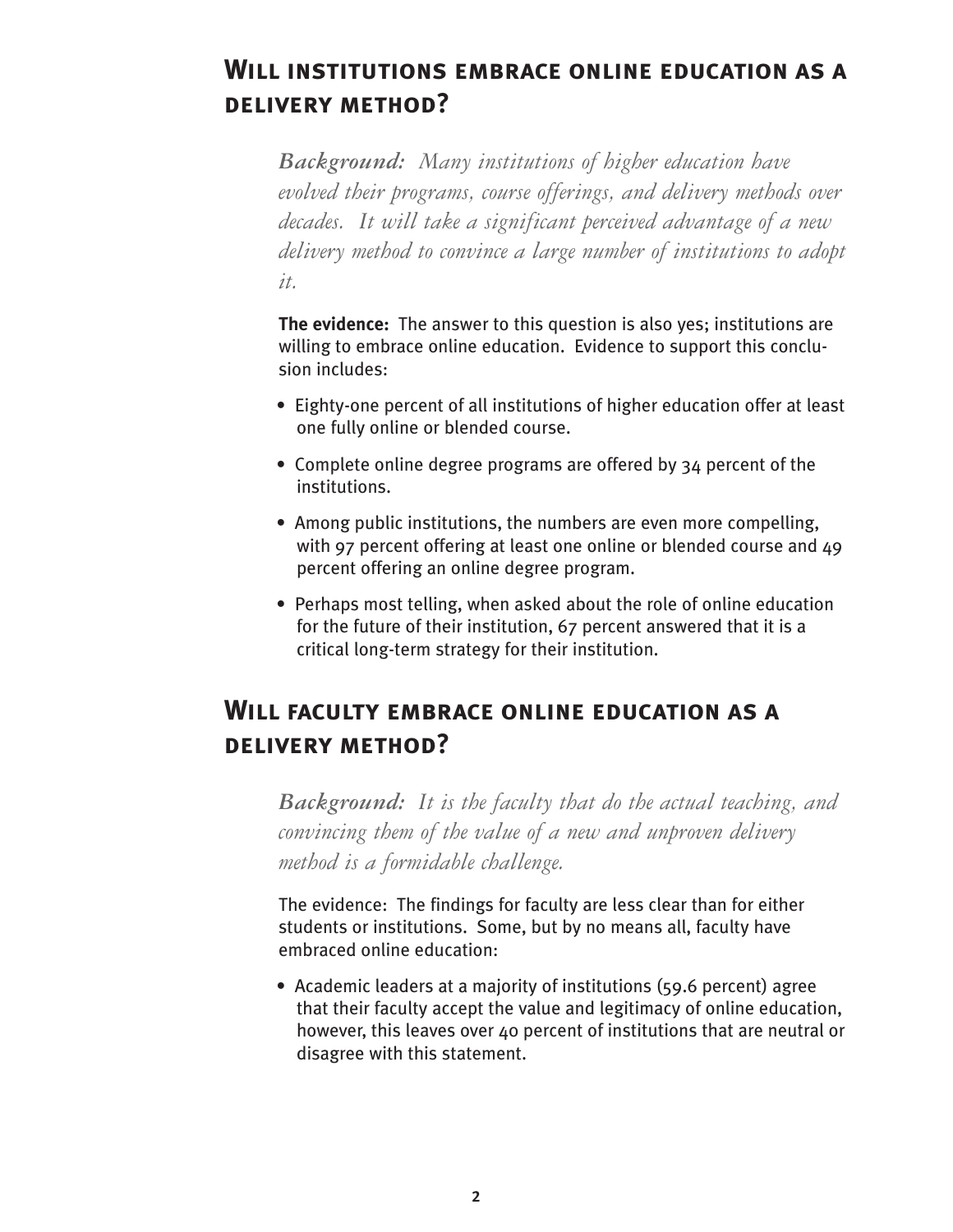# **Will the quality of online education match that of face-to-face instruction?**

*Background: One of the most frustrating factors facing the early advocates of online learning was the perception that the quality of these offerings would always be inferior to that of face-to-face instruction. Whether this was based on experience with earlier generation "correspondence courses," or a belief that the essence of teaching is the irreplaceable quality of face-to-face interaction was unclear. What was clear, however, was that the belief that online learning was of lower quality was widely held.*

**The evidence:** The evidence from higher education's academic leaders suggests that the previous question of "can it be as good as" may soon be replaced by "how is it better?" When asked to compare learning outcomes in online courses with those for face-to-face instruction, academic leaders put the two on very close terms today, and expect the online offerings to continue to get better relative to the face-to-face option. Specific evidence from the study includes:

- A majority of academic leaders (57 percent) already believe that the learning outcomes for online education are equal to or superior to those of face-to-face instruction.
- Even more compelling, nearly one-third of these same academic leaders expect that learning outcomes for online education will be superior to face-to-face instruction in three years, and nearly threequarters of them expect learning outcomes for online education to be equal to or better than face-to-face instruction.
- Every grouping of institutions expects the same relative improvement in the learning outcomes of online compared to face-to-face instruction over the next three years. This holds true both for institutions that offer online education and those that do not.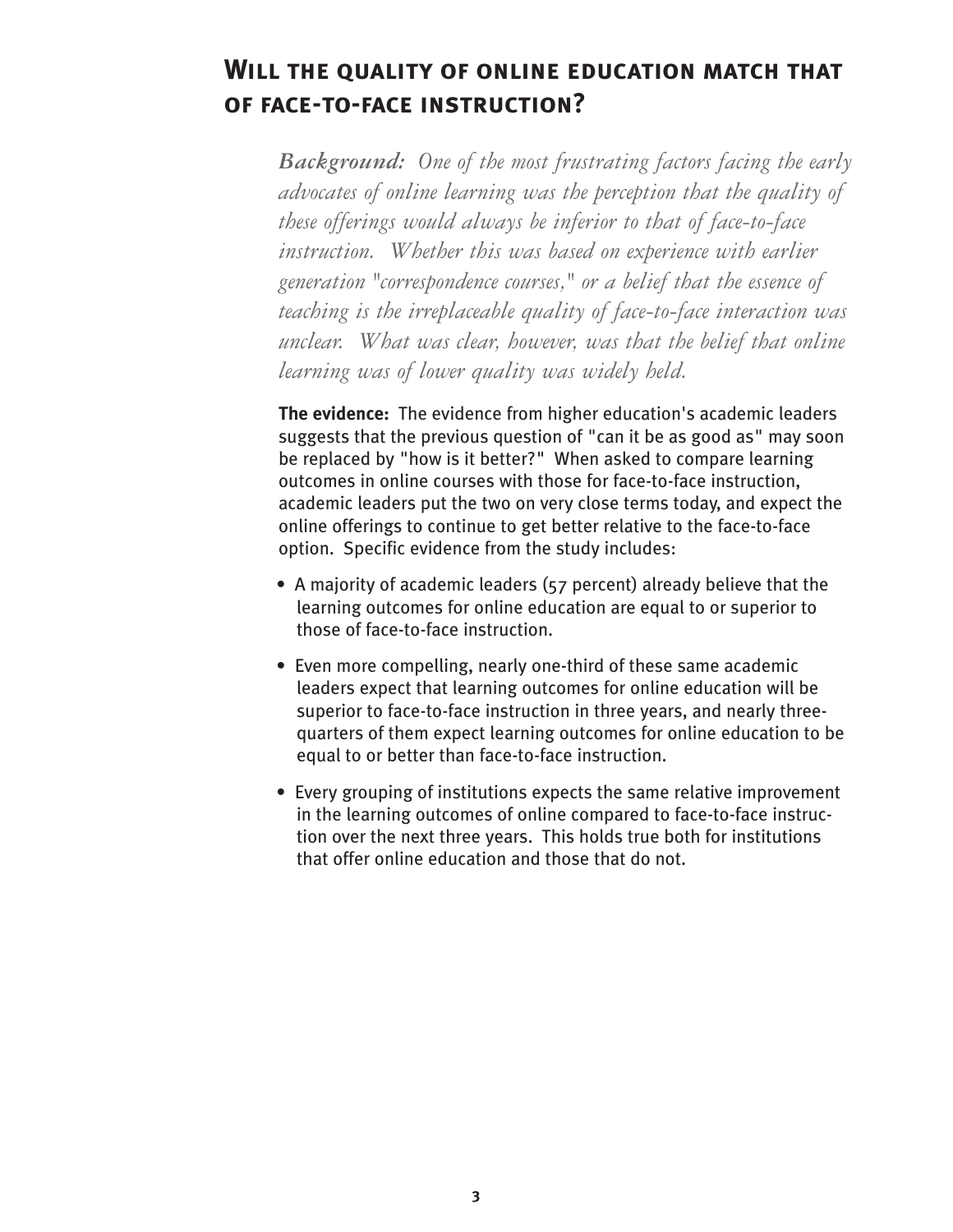# **What's next?**

With some clear indicators that both students and institutions have embraced online learning, and evidence that academic leaders believe that the quality of online offerings has either already arrived or soon will, it is now time to turn our attention to other issues surrounding online education:

- Every class of institution expects an improvement in the learning outcomes for online courses relative to those for face-to-face instruction. What aspects of the delivery of online education do they think will bring about this perceived improvement in quality?
- Faculty at some institutions are seen as lagging behind relative to the student and institutional views of the value and legitimacy of online learning? What strategies will institutions use to convince their faculty? Will they be successful?
- While a large number of institutions are engaged in the delivery of online courses, the vast majority of online students are being taught in public institutions. What will be the evolution of the role of online education among private institutions? Will online remain only a niche for them?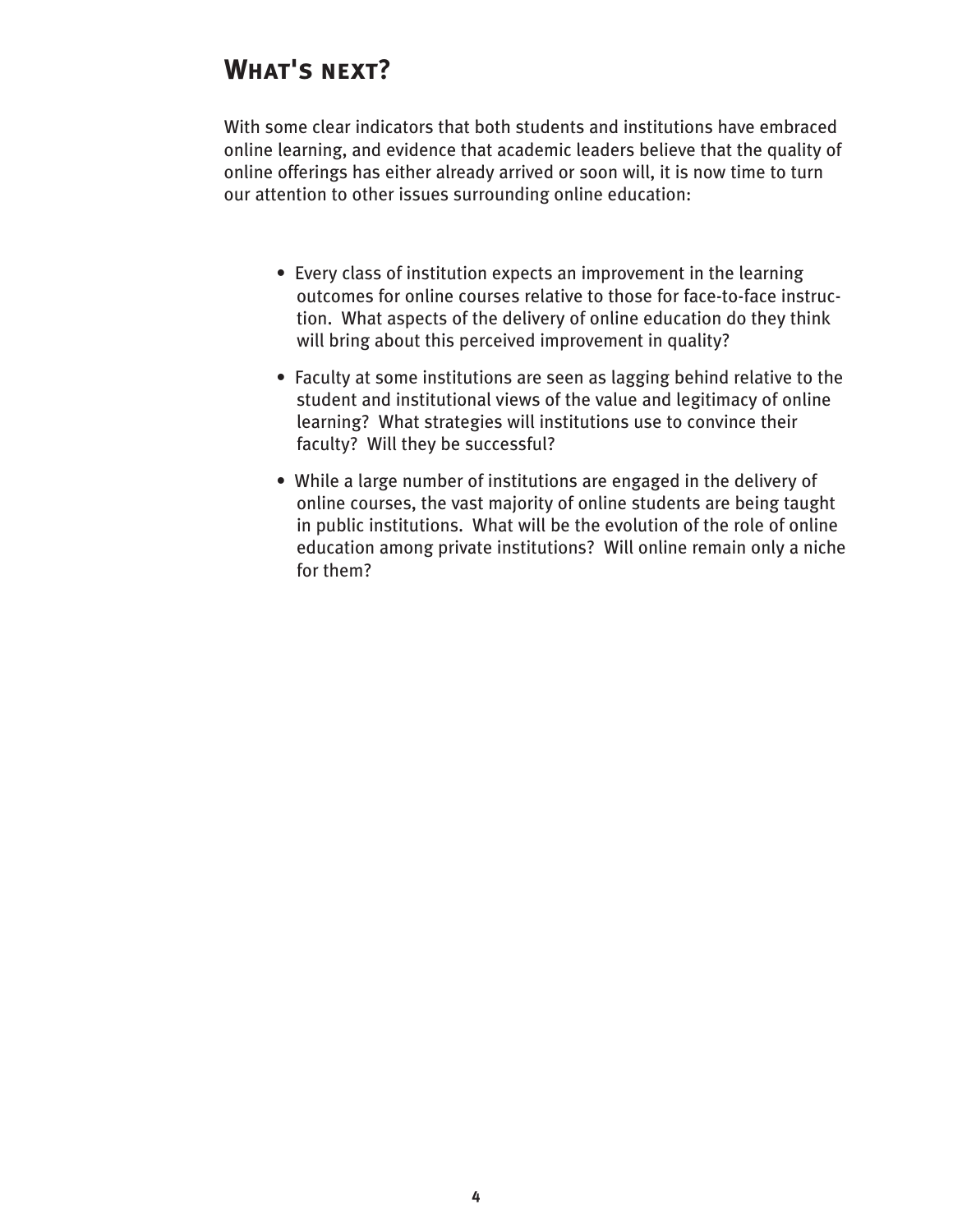## <span id="page-8-0"></span>**Survey Support and Methodology**

The 2003 Sloan Survey of Online Learning was supported by a grant from the Sloan Foundation with the collaboration of the Sloan Consortium and the Sloan Center for On-Line Education (SCOLE) colocated at Babson College and Franklin W. Olin College of Engineering.

An e-mail with a link to a web-based survey form was sent to Chief Academic Officers at degree granting institutions of higher education in the United States. In cases where the Chief Academic Officer was responsible for more than one campus, the survey was sent to the primary campus only. If there was no designated Academic Officer, the survey was sent to the President of the institution. In some cases, the survey team was notified by the recipient of another, more appropriate, recipient and the survey was forwarded to this individual. The recipient's e-mail address was linked by IPEDS ID number in order to merge all IPEDS information about a school to the survey response. Of 3,033 surveys sent, 994 responses were received, representing a 32.8% response rate.

All institutional descriptive data for the analysis come from IPEDS, described on their web site as:

"The Integrated Postsecondary Education Data System (IPEDS), established as the core postsecondary education data collection program for the National Center for Education Statistics, is a system of surveys designed to collect data from all primary providers of postsecondary education. IPEDS is a single, comprehensive system designed to encompass all institutions and educational organizations whose primary purpose is to provide postsecondary education. The IPEDS system is built around a series of interrelated surveys to collect institution-level data in such areas as enrollments, program completions, faculty, staff, and finances."

See http://nces.ed.gov/ipeds/ for more information.

After the data were compiled from the surveys and linked to the IPEDS database, the responders and nonresponders were compared to create weights, if necessary, to ensure that the survey results reflected the characteristics of the entire population of schools. The variables used for producing probability weights included size of the institution, public/private, non-profit/for-profit, and Carnegie class of school (Doctoral/Research, Masters, Baccalaureate, Associates, and Specialized). These weights provided a small adjustment to the results allowing for inferences to be made about the entire population of primary campuses for all active United States postsecondary degree granting institutions that are open to the public.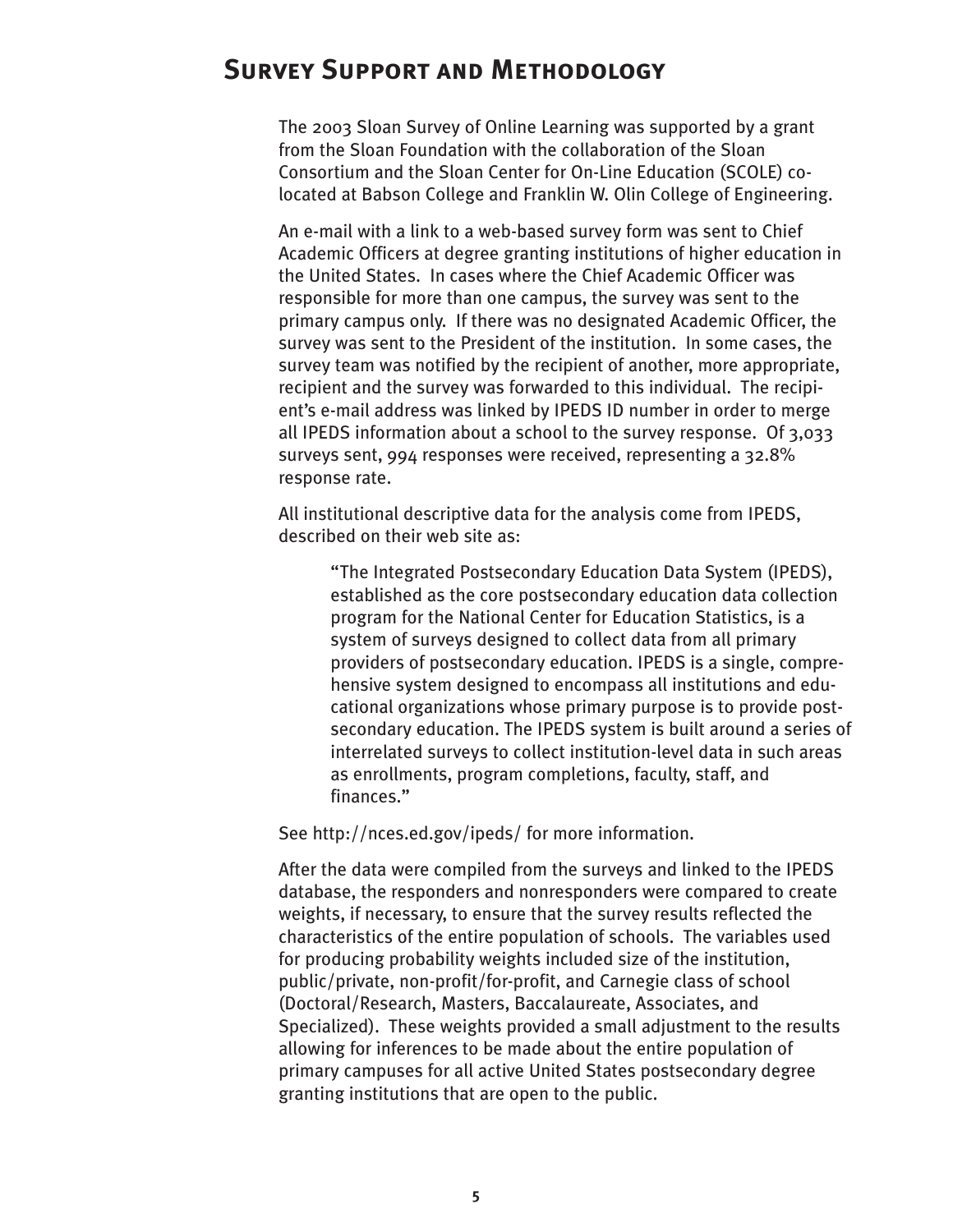# <span id="page-9-0"></span>**What is Online Learning?**

In order to measure the extent of online learning, standard definitions were developed and applied in this survey. An online course is defined as having at least 80% of the course content delivered online. Blended education courses are defined as having between 30% and 80% of the course content delivered online. The survey asked respondents for information on both online and blended education. While there is a great deal of diversity among course delivery methods that individual instructors use, the following is presented to show the prototypical course description that met the course classifications used in this study.

| <b>Proportion of content</b><br>delivered online | <b>Type of Course</b> | <b>Typical Description</b>                                                                                                                                                                                       |
|--------------------------------------------------|-----------------------|------------------------------------------------------------------------------------------------------------------------------------------------------------------------------------------------------------------|
| $0\%$                                            | Traditional           | Course with no online technology<br>used - content is delivered in<br>writing or orally.                                                                                                                         |
| 1 to $29%$                                       | Web facilitated       | Course which uses web-based<br>technology to facilitate what is<br>essentially a face-to-face course. Might<br>use Blackboard or WebCT to post the<br>syllabus and assignments, for example.                     |
| 30 to 79%                                        | Blended/Hybrid        | Course that is a blend of the online and<br>face-to-face course. Substantial proportion<br>of the content is delivered online,<br>typically uses online discussions, typically<br>has some face-to-face meetings |
| $80 + \%$                                        | Online                | A course where the vast bulk of the content<br>is delivered online. Typically has no<br>face-to-face meetings.                                                                                                   |

Schools may offer online learning in a variety of ways. The survey asked respondents to characterize their online learning into individual classes, certificate programs, or degree programs (PhD, MBA, other Masters, Bachelors, Associate).

Online learning can be characterized by the percentage of students enrolled at a school taking one, some, or all courses online, or by the extent of the online course or program offerings. The survey attempted to capture information in both categories.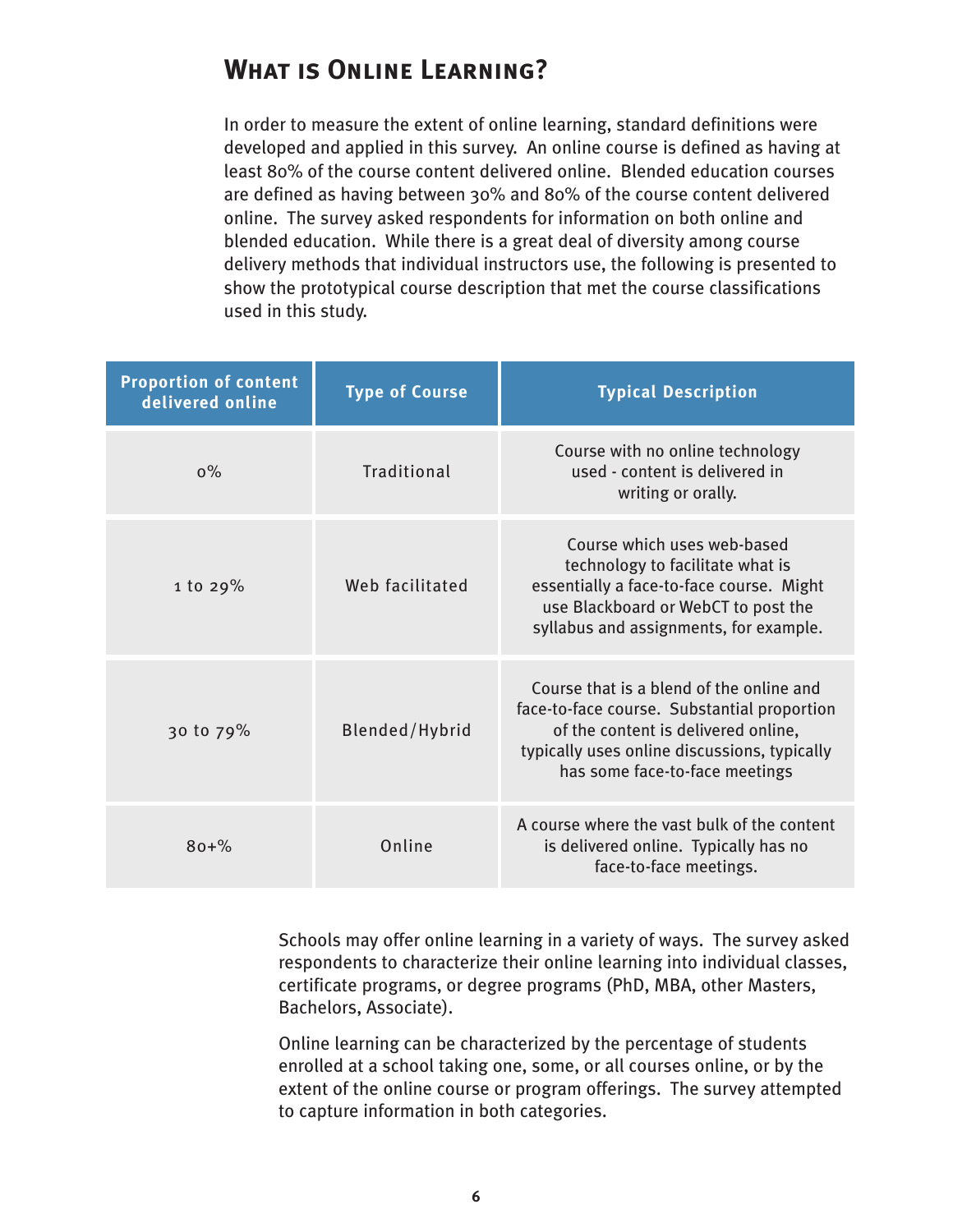# <span id="page-10-0"></span>**Detailed Survey Findings**

Public institutions have a large lead over private institutions in offering both online courses and online degree programs.

#### **Offer Online Courses** 100% 90% 80% 70% 60% 50% 40% 30% 20% 10%  $0\%$ **Public** Private, Private, forprofit nonprofit

*Most Public Institutions Offer Courses Online*

**Who Offers Courses Online?**

The Public sector offers the majority of all online courses, with over 90% of all institutions offering at least one online course. This is in contrast to Private institutions, about half of which offer at least one online course. Among the Private institutions, the nonprofits are slightly ahead of the for-profit schools, with 54.5% offering at least one online course as compared to 44.9% of the for-profit institutions.

The difference between Public and Private institutions is even more dramatic when online degree programs are examined (i.e., where a student can take at least 80% of their courses for a degree program online). More than twice as many Public schools as Private offer online degrees. Almost half of all schools in the Public sector offer an online degree (48.9%) as compared to slightly more than one-fifth in the Private sector:

| DUES TOUR SLAUDL OFFER UNLINE FROGRAMS FOR A DEGREE: |               |                    |                            |              |  |
|------------------------------------------------------|---------------|--------------------|----------------------------|--------------|--|
|                                                      | <b>Public</b> | Private, nonprofit | <b>Private, for-profit</b> | <b>Total</b> |  |
| <b>Yes</b>                                           | 48.9%         | 22.1%              | 20.2%                      | 34.5%        |  |
| <b>No</b>                                            | 51.1%         | 77.9%              | 79.8%                      | 65.5%        |  |

## *Does your School Offer Online Programs for a Degree?*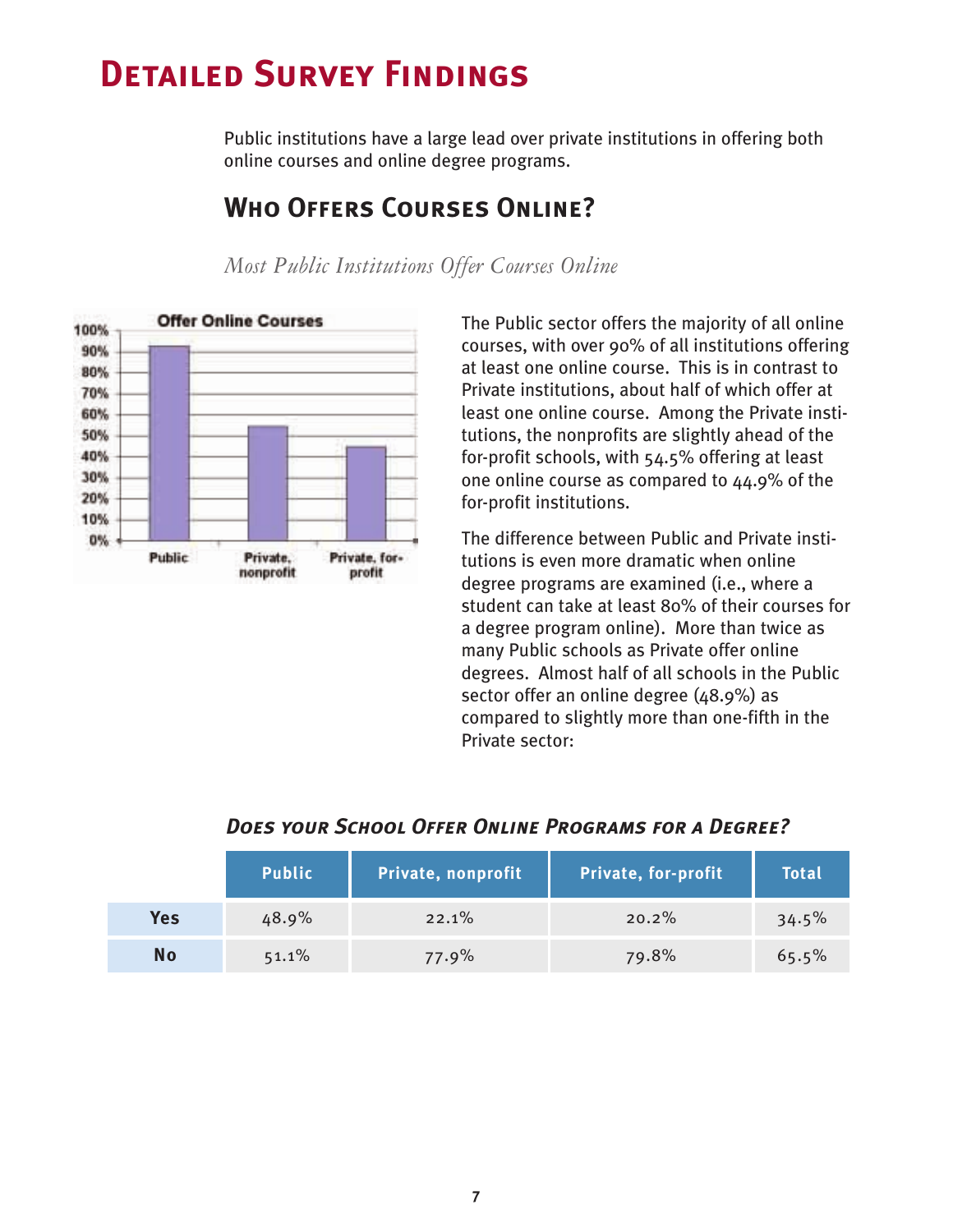## <span id="page-11-0"></span>*Types of Offerings - All Schools*



All schools are more likely to offer a variety of learning paradigms rather than offering only online courses. Instead of offering only online courses or only blended courses, over 80% of Public institutions offer both online and blended courses (see definitions above). This compares to 12.5% offering only online courses and 3.8% offering only blended courses. This pattern is true for Private, nonprofit schools as well. However, Private, forprofit schools are equally likely to offer only online courses and a combination of both online and blended courses.

*Online and Blended Learning Go Together*

|                                          | <b>Public</b> | Private, nonprofit | <b>Private, for-profit</b> | <b>Total</b> |
|------------------------------------------|---------------|--------------------|----------------------------|--------------|
| <b>Both Online and</b><br><b>Blended</b> | 80.2%         | 36.7%              | 21.2%                      | 55.6%        |
| <b>Online Only</b>                       | 12.5%         | 17.8%              | 23.7%                      | $16.0\%$     |
| <b>Blended Only</b>                      | 3.8%          | 17.1%              | 6.6%                       | 9.6%         |
| <b>Neither</b>                           | 3.4%          | 28.4%              | 48.5%                      | 18.8%        |

#### *What Types of Courses are Offered?*

It may be the case that Public and Private nonprofit institutions offered blended courses as an initial 'first step' prior to offering online courses while Private for-profit institutions are moving directly into online courses.

Given that nearly all Public institutions have adopted online learning in one form or another, further research might focus on adoption patterns at a more granular level, including patterns of adoption by discipline area, program level (Associates, Bachelor's, etc.), and delivery type (online vs. blended). Given that a sizable percentage of Private institutions still do not offer online learning in any form, further research on this group might focus on the above factors relative to new adoptions of online learning.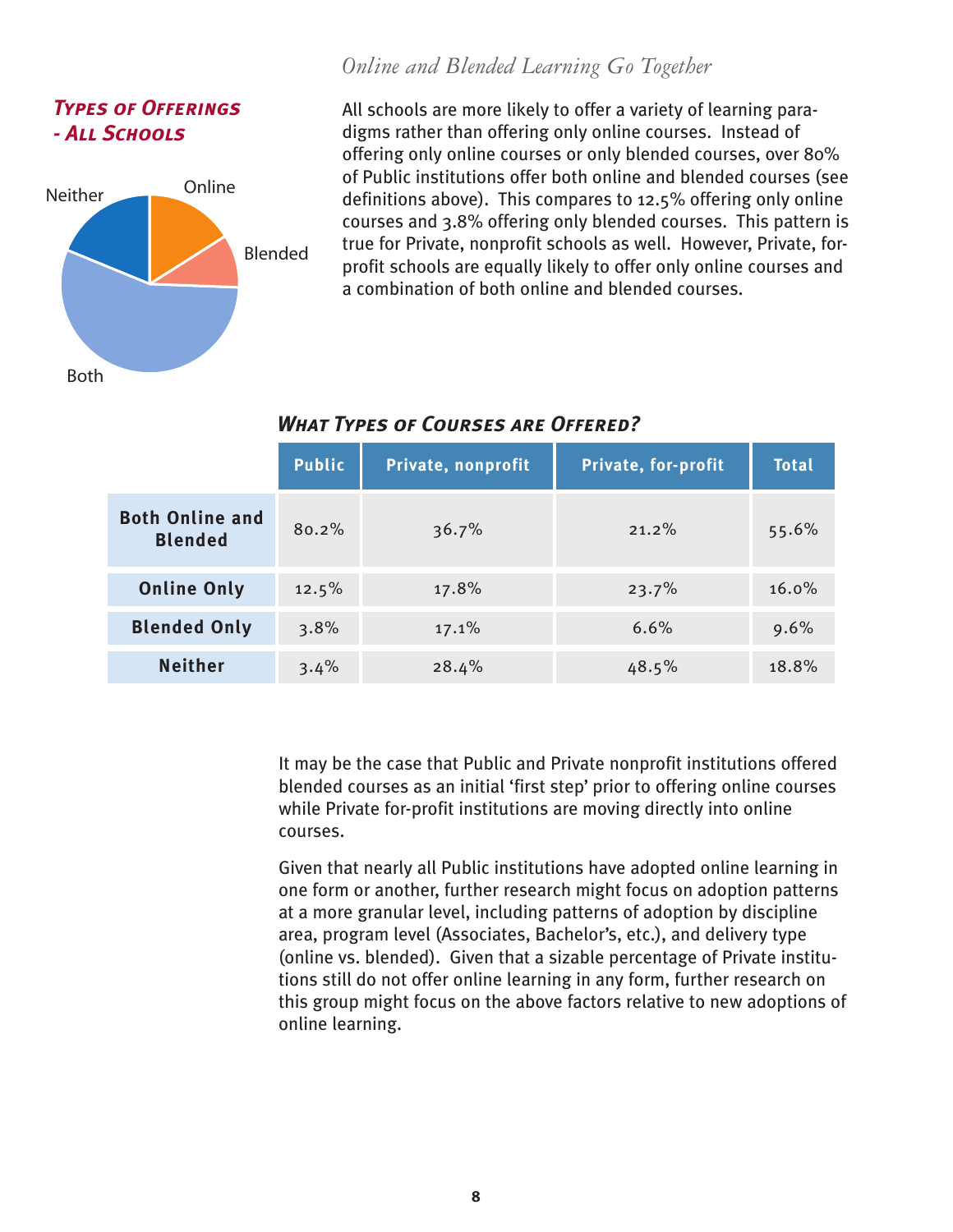# <span id="page-12-0"></span>**Strategy, Quality of Online Learning and Perceptions of Faculty Acceptance**

Two-thirds of all schools believe that online learning is critical to their long term strategy and a majority believe that the learning outcomes in online education are the same or somewhat superior to face-to-face education.

## *Schools Believe Online Learning is a Critical Long-term Strategy*

Overall, fewer than 20% of all schools surveyed believe online education is NOT part of their long-term strategy. However, when examined by type of school, it is the schools in the Public sector that believe most strongly that online education is a critical strategy, while Private, nonprofit and for-profit schools are quite similar in their degree of agreement with this statement.

|                 | <b>Public</b> | Private, nonprofit | Private, for-profit | Total |
|-----------------|---------------|--------------------|---------------------|-------|
| Agree           | 85.7%         | 52.9%              | 54.6%               | 66.8% |
| <b>Neutral</b>  | 6.6%          | 18.0%              | 16.1%               | 12.7% |
| <b>Disagree</b> | 7.7%          | 29.0%              | 29.3%               | 19.5% |

#### *Online education is critical to long-term strategy*

When examined by Carnegie class of school, there is no clear trend or pattern regarding the belief that online education is critical to long-term strategy. Associates and Doctoral schools show the strongest belief that online education is a critical strategy. Less than half the Baccalaureate institutions find online education to be a critical component. Perhaps because they are smaller and traditionally offer face-to-face learning, fewer Baccalaureate institutions believe online education is a critical component of their long-term strategy.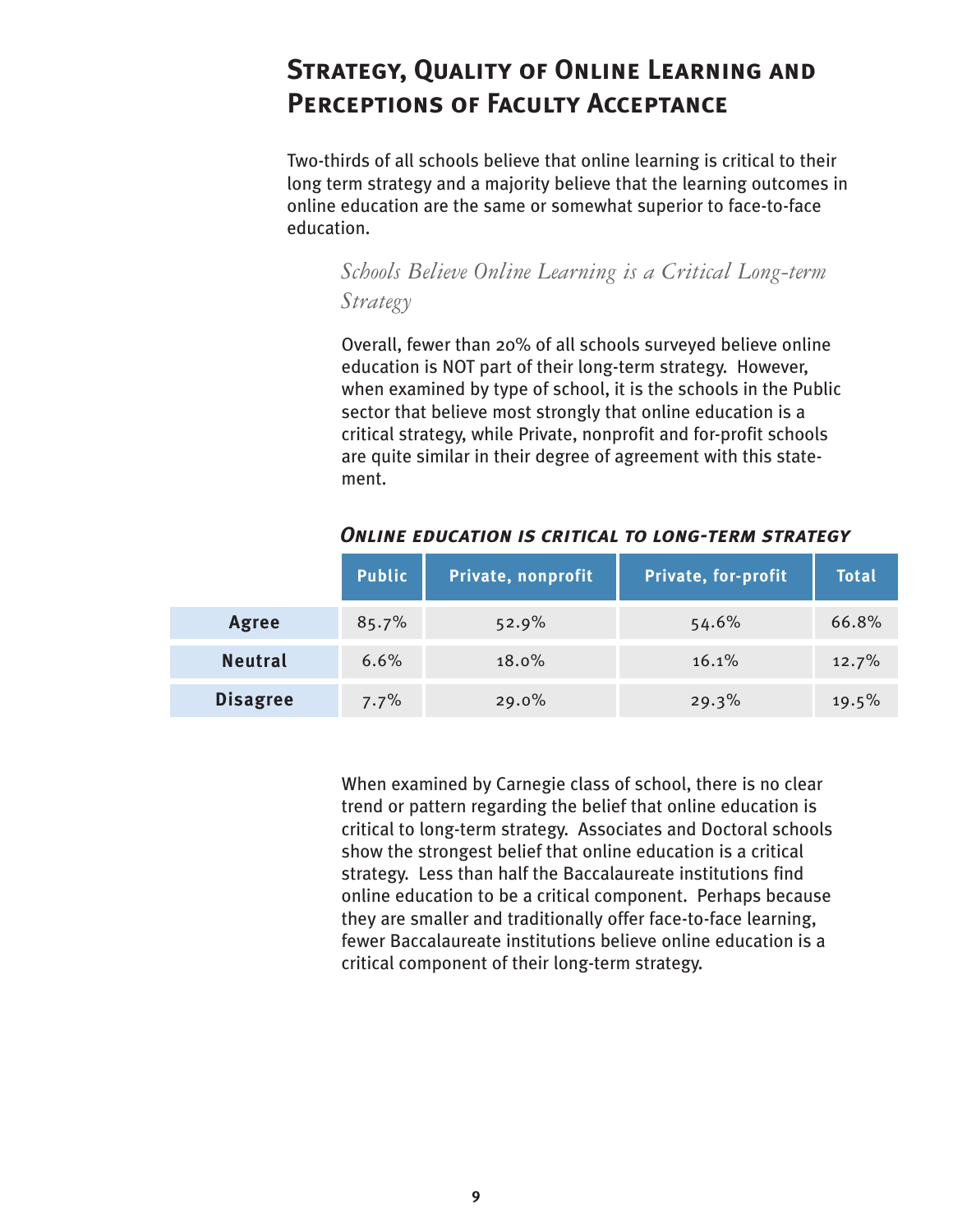<span id="page-13-0"></span>

|                 | Doctoral/<br><b>Research</b> | <b>Masters</b> | <b>Baccalaureate</b> | <b>Associates</b> | <b>Specialized</b> | <b>Total</b> |
|-----------------|------------------------------|----------------|----------------------|-------------------|--------------------|--------------|
| <b>Agree</b>    | 72.9%                        | 69.5%          | 46.5%                | 76.9%             | 60.2%              | 66.8%        |
| <b>Neutral</b>  | 12.9%                        | 17.6%          | 13.7%                | 8.6%              | 16.1%              | 12.7%        |
| <b>Disagree</b> | 14.1%                        | 12.9%          | 38.7%                | 14.3%             | 23.7%              | 19.5%        |

#### *Online education is critical to long-term strategy*

## *Quality Will Be Equal to Face-to-Face Learning Within 3 Years*

## *Learning outcomes online educaton today*



Each respondent was asked to compare the learning outcomes for online education to those of face-to-face instruction for both the current offerings and their expectations of what the situation would be in three years. The choices presented were Superior, Somewhat Superior, The Same, Somewhat Inferior, or Inferior. A majority of academic leaders at institutions in the Public sector already rank learning outcomes for online courses very close to those in face-to-face courses while a majority of leaders at all institutions agree that online learning outcomes will equal or surpass those of face-toface courses within three years. Leaders at the Private, nonprofit schools expect a dramatic change over the next three years, moving from less than 40 percent ranking online learning outcomes as the same as or superior to face-to-face to over 60 percent of these schools ranking online learning outcomes as the same as or superior to face-to-face learning outcomes.

|                 | <b>Public</b> | Private, nonprofit | Private, for-profit | <b>Total</b> |
|-----------------|---------------|--------------------|---------------------|--------------|
| <b>Superior</b> | 17.4%         | $7.0\%$            | 12.0%               | 12.3%        |
| <b>Same</b>     | 57.6%         | 32.8%              | 39.6%               | 44.9%        |
| <b>Inferior</b> | 24.9%         | 60.3%              | 48.5%               | 42.8%        |

#### *Compared to face-to-face, learning outcomes in online education are currently*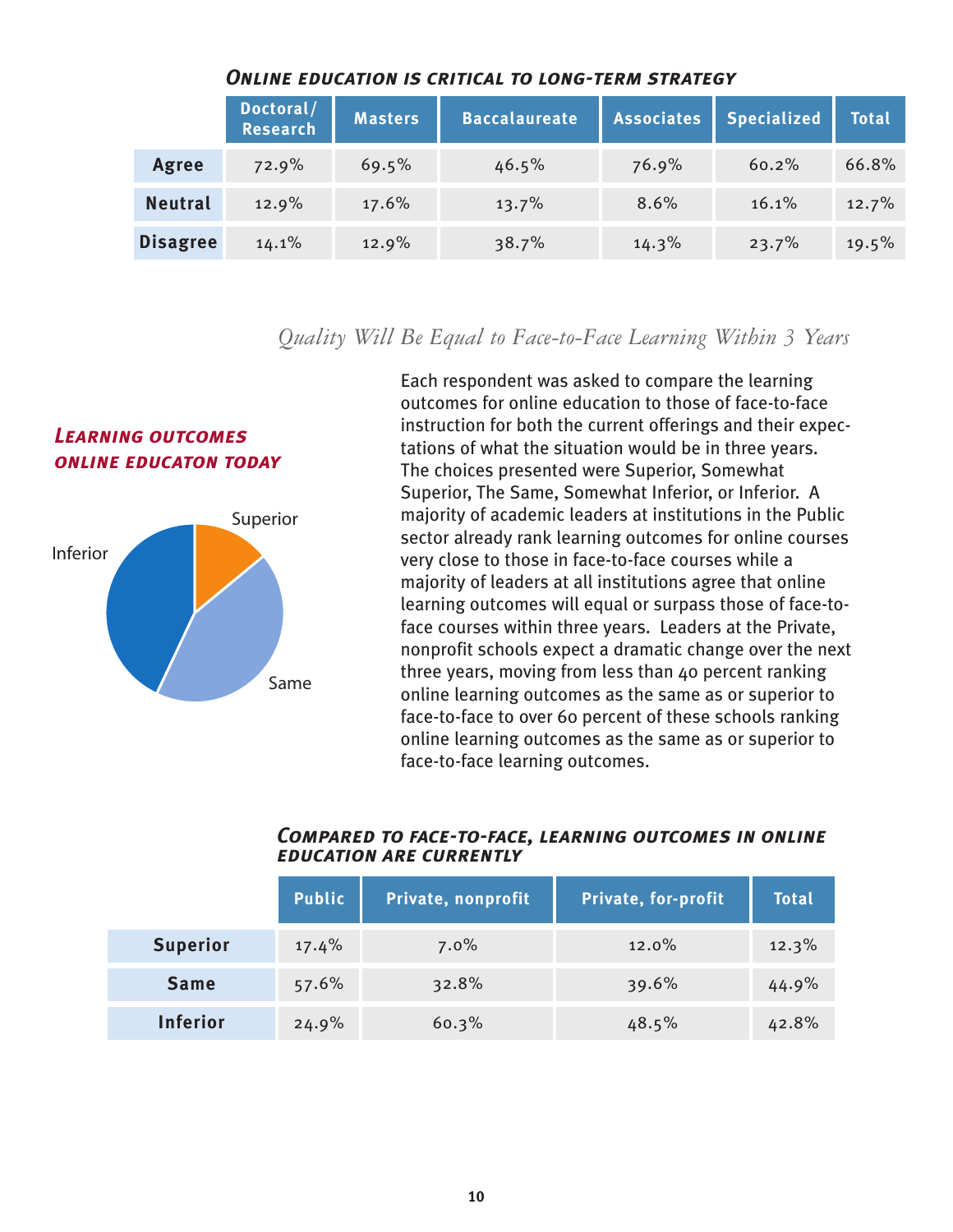



Only one quarter of the respondents at all schools surveyed expect online learning to be inferior to face-toface learning in three years. Considerable variation remains by institutional type: almost 40% of leaders at Private, nonprofit schools expect that face-to-face learning will be superior, as compared to only 12% of leaders at Public sector institutions. The percentage of leaders at Private schools expecting online learning to be superior to face-to-face learning in three years almost triples relative to the present from 7% in Fall, 2002 to 20.4% in Fall, 2005 in the nonprofit sector and from 12% in Fall, 2002 to 34.3% in Fall, 2005 for the for-profit sector. It is unclear whether this projected improvement in the quality of learning outcomes in online education is due to an optimistic stance that quality of online education is improving to such a degree that schools feel comfortable making it part of their offerings, or whether it is due to some other factor.

To look more deeply at this perception, the five-point scale used for ranking was converted to a numeric scale ranging from –2 ("Inferior") to +2 ("Superior", with zero equivalent to a ranking of "The Same"), and an average (mean) was calculated for each group within our study. An average value greater than zero (positive) for a particular group on this scale indicates that the respondents rated, on average, learning outcomes for online as superior to those for face-to-face, and correspondingly, a value below zero (negative) indicates that online was viewed as inferior to face-to-face. The analysis examines the respondent's assessment of the comparison of learning outcomes for online education with those of face-to-face instruction.



Every group, even Public institutions where over 80% are offering online courses, rate the current learning outcomes of online courses, on average, as somewhat inferior to those of face-to-face instruction. However, given the amount of discussion about perceived lower quality of online offerings, these results are not as negative as might have been expected. The values reported indicate that the average rating was between "The Same" and "Somewhat Inferior", with Public institutions very close to "The Same", Private, nonprofits about midway between the two points, and Private, for-profit institutions much closer to the "Somewhat Inferior" point.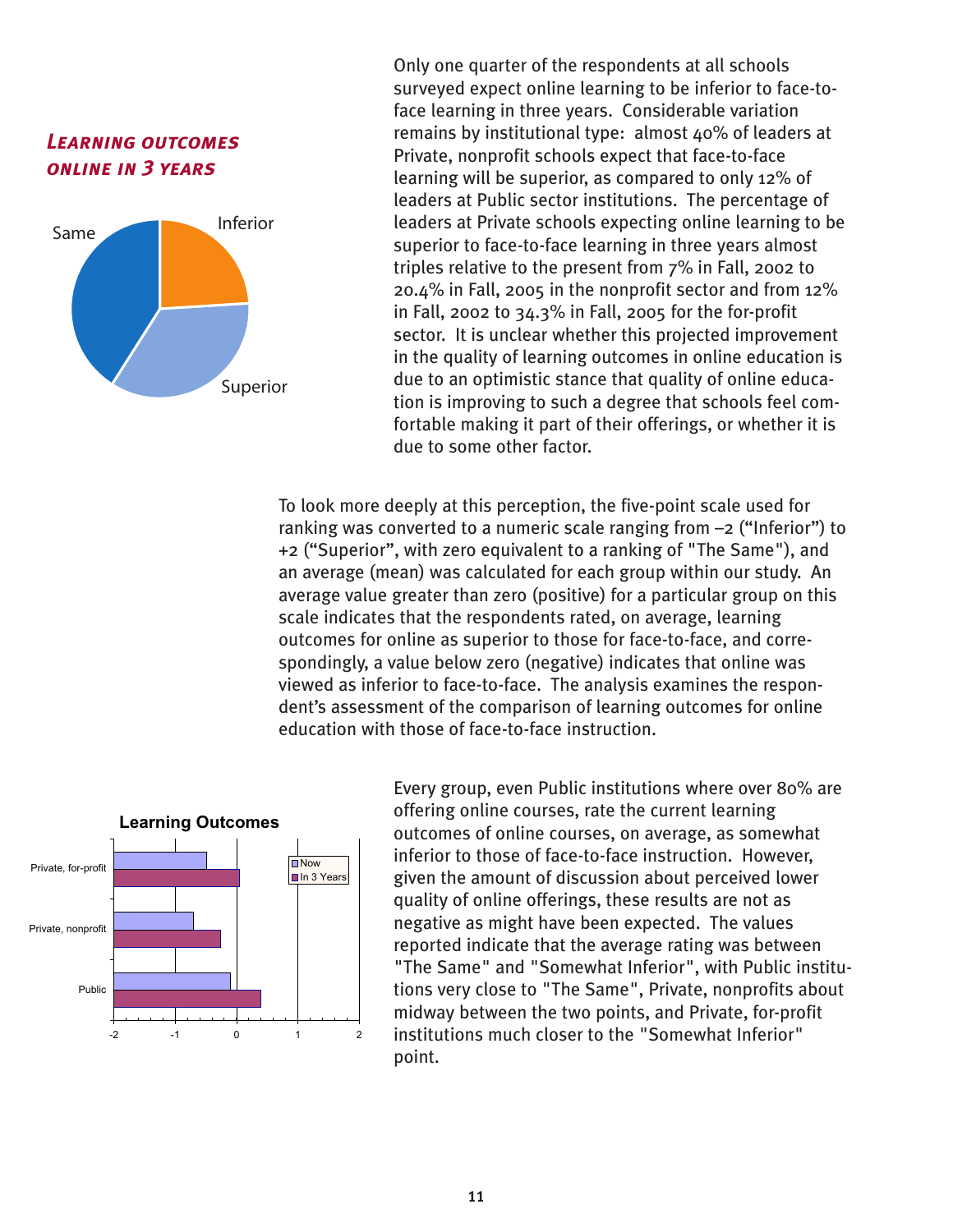However, when the question is posed for three years in the future, two of the groups (Public and Private, for-profit) move to a positive value, indicating that, on average, they view the learning outcomes for online as superior to those for face-to-face instruction. Private, nonprofit institutions also believe that the relative learning outcomes for online courses will improve, but they do not quite reach the point that they feel them to be superior to face-to-face.

When examined by Carnegie class, three groups (Associates, Masters and Doctoral/Research institutions) all hold a slightly positive view of future online learning outcomes compared to face-to-face instruction. As expected from the earlier results, Baccalaureate institutions are the



least likely to rank online learning outcomes as equal to or superior to face-to-face education currently (63.5% finding current online education offerings inferior or somewhat inferior to face-to-face). However, within three years these same institutions believe that the quality of online learning will improve and only 45.1% still believe it to be inferior or somewhat inferior to face-to-face learning. Even among Baccalaureate institutions, 7.6% believe online learning to already be superior or

somewhat superior to face-to-face education and 18.3% believe this will be true within three years. The only other group that does not expect online learning outcomes to be superior within three years are the Specialized institutions. A small majority (56%) of academic leaders at schools offering Specialized degrees hold the opinion that learning outcomes for online learning are currently inferior to face-to-face instruction. When asked about the comparison in three years, the percentage drops to 37.1%. Notable, however, is that institutions in every Carnegie class expect the learning outcomes for online courses to improve over the three-year period.

As might be expected, institutions that offer online or blended courses have a higher opinion of the online learning outcomes then those that do not. Institutions that offer only online courses or both online and blended courses rate the current learning outcomes for online courses as slightly inferior to those for face-to-face instruction. Those that offer only blended courses rate online less favorability, and those that do not offer either type of instruction rate online learning outcomes the lowest in comparison to face-to-face instruction. Every group, even those who do not currently offer any blended or online courses, expect that online courses will improve relative to face-to-face instruction over the three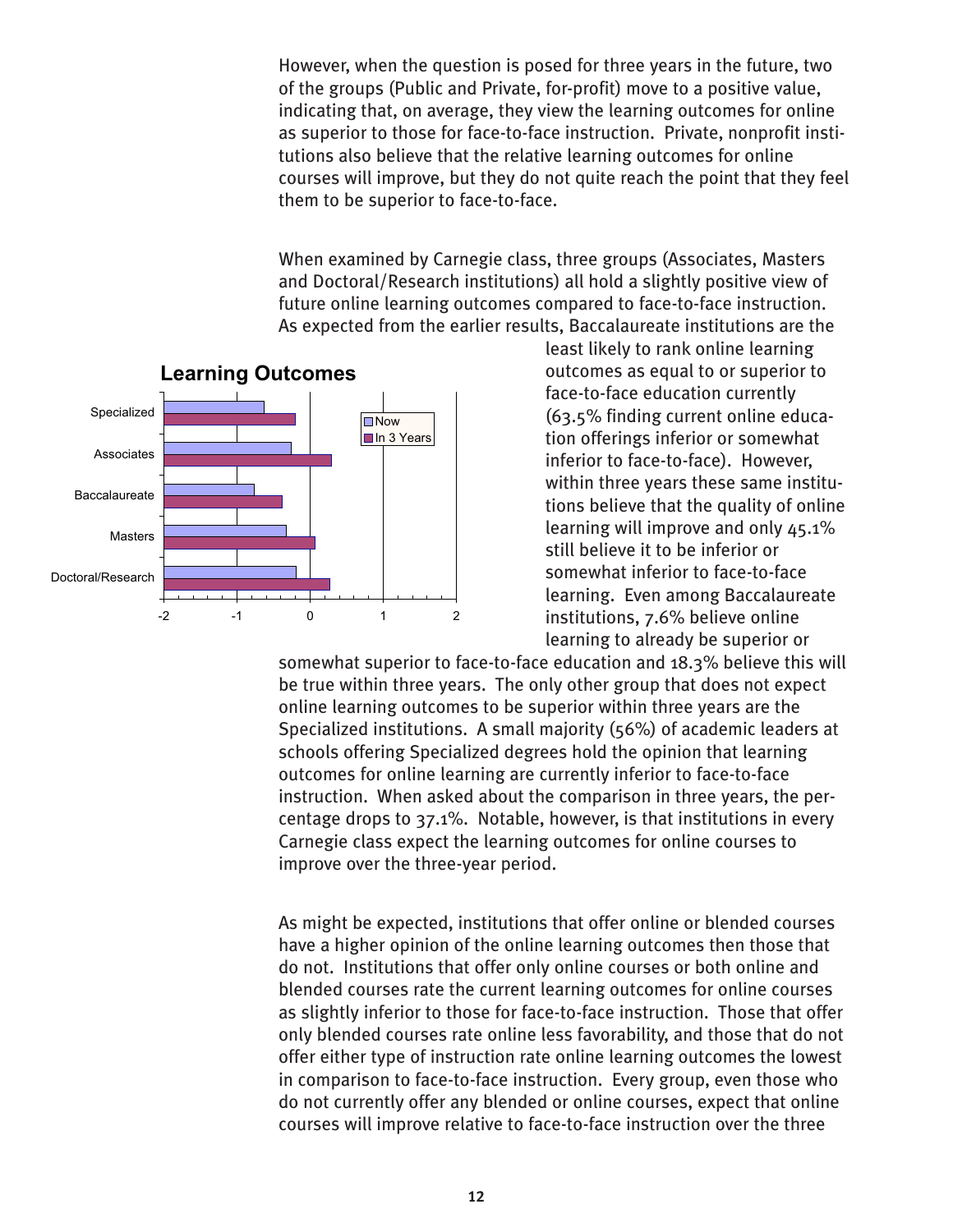years period. The two groups that currently offer online courses, either along or in combination with blended, expect that the learning outcomes for online courses will be superior to those for face-to-face.



**Learning Outcomes**

There is a strong relationship between institutional size and its relative ranking of online learning outcomes: the larger the institution, the more likely a favorable response to online learning. This pattern also holds true with rankings of learning outcomes in three years, where larger institutions are also more likely to rate the learning outcomes for online courses as superior to those for face-to-face instruction. As with other institutional groupings, institutions of all sizes expect about the

same degree of improvement in online learning outcomes over the next three years.

Taken as a whole, these findings are truly remarkable: as a group, nearly one-fifth of all academic leaders surveyed anticipate that the quality of online learning will improve from "inferior" to "superior" to face-to-face learning in the next three years. On the individual level, many if not most of these responses represent the perception that online learning will improve from "inferior" to "same" or from "same" to



"superior". Nevertheless, as a collective response, this represents a sea change in the perception of the quality of online learning. There is not a single group examined that did not expect an improvement in the relative learning outcomes of online courses to those of face-to-face instruction.

These findings suggest that it would be highly useful to find out more about why academic leaders believe that the relative quality of online learning will improve so dramatically in the next three years. Their answers to this question, for example, may reveal much about elements of quality, which can be adopted rela-

tively easily by other institutions. Similarly, perceptions from leaders in one type of institution may be beneficial to other leaders at the same type of institution. For instance, more skeptical leaders at Baccalaureate institutions may benefit from learning why some of their counterparts at peer institutions are less skeptical about the quality of online learning.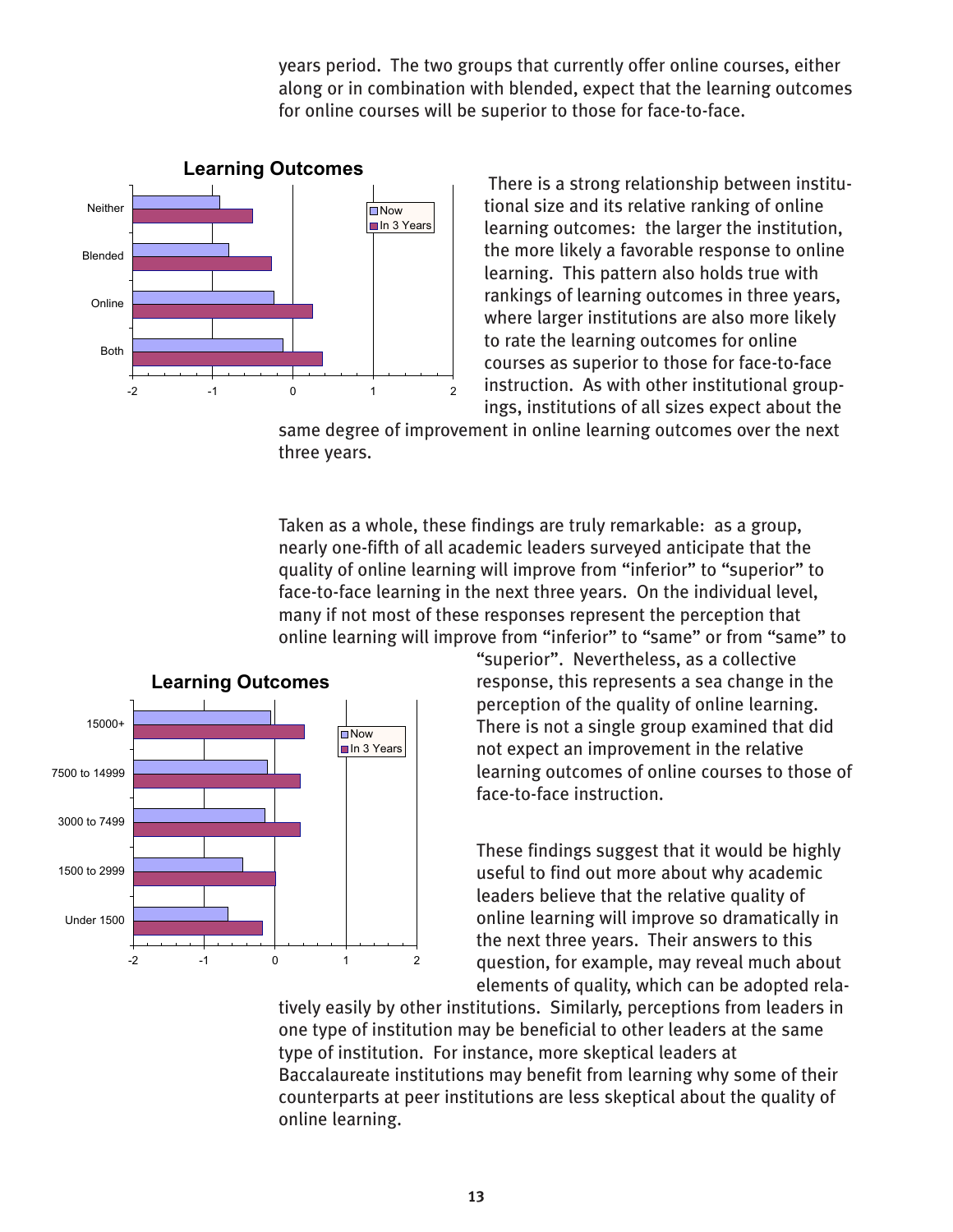## <span id="page-17-0"></span>*Faculty Perceived as Lagging in Acceptance of Online Education*

Academic leaders were also asked about their perceptions of the degree to which faculty accept the value and legitimacy of online education. Respondents were asked to rate this variable on a seven-point scale where  $5-7$  = Agree ( $7$  = "Strongly Agree"),  $4$  = Neutral, and  $1-3$  = Disagree  $(i = "Strongly Disagree").$  Over one quarter of the academic leaders at Private, nonprofit schools state that their faculty question the value and legitimacy of online learning. Here again, leaders at Private institutions are similar in that close to 50% say their faculty agree that online education has value, but many more of the Private, for-profit institutions are neutral than the other two groups. The high rate of acceptance in the Public sector may be due to the longer experience that these schools have in delivering online courses and programs.

|                 | <b>Public</b> | Private, nonprofit | Private, for-profit | Total |
|-----------------|---------------|--------------------|---------------------|-------|
| Agree           | 70.5%         | 50.9%              | 51.4%               | 59.6% |
| <b>Neutral</b>  | 18.3%         | 21.5%              | 31.5%               | 21.3% |
| <b>Disagree</b> | 11.3%         | 27.6%              | 16.0%               | 18.7% |

#### *Faculty accept the value and legitimacy of online education*

Similar to their opinion on long-term strategy, Baccalaureate institutions are the least likely to say that their faculty accept the value and legitimacy of online learning with only 38% supporting the statement. Among all other classifications, Specialized and Associates institutions offer the greatest support (60.6% and 60.2%, respectively) followed closely by 55% for Masters and 54.6% for Doctoral/Research institutions.

# **Masters Baccalaureate Associates Specialized Total Doctoral/ Research**

#### *Faculty accept the value and legitimacy of online education*

|                 | $-0.0000000$<br>Research | <b>Masters</b> | <b>Baccalaureate</b> |       | Associates   Specialized | <b>Total</b> |
|-----------------|--------------------------|----------------|----------------------|-------|--------------------------|--------------|
| Agree           | 54.6%                    | 55.0%          | 38.0%                | 60.2% | 60.6%                    | 59.6%        |
| <b>Neutral</b>  | 28.2%                    | 25.1%          | 21.2%                | 18.0% | 22.2%                    | 21.3%        |
| <b>Disagree</b> | 17.3%                    | 19.9%          | 40.9%                | 11.9% | 17.2%                    | 18.7%        |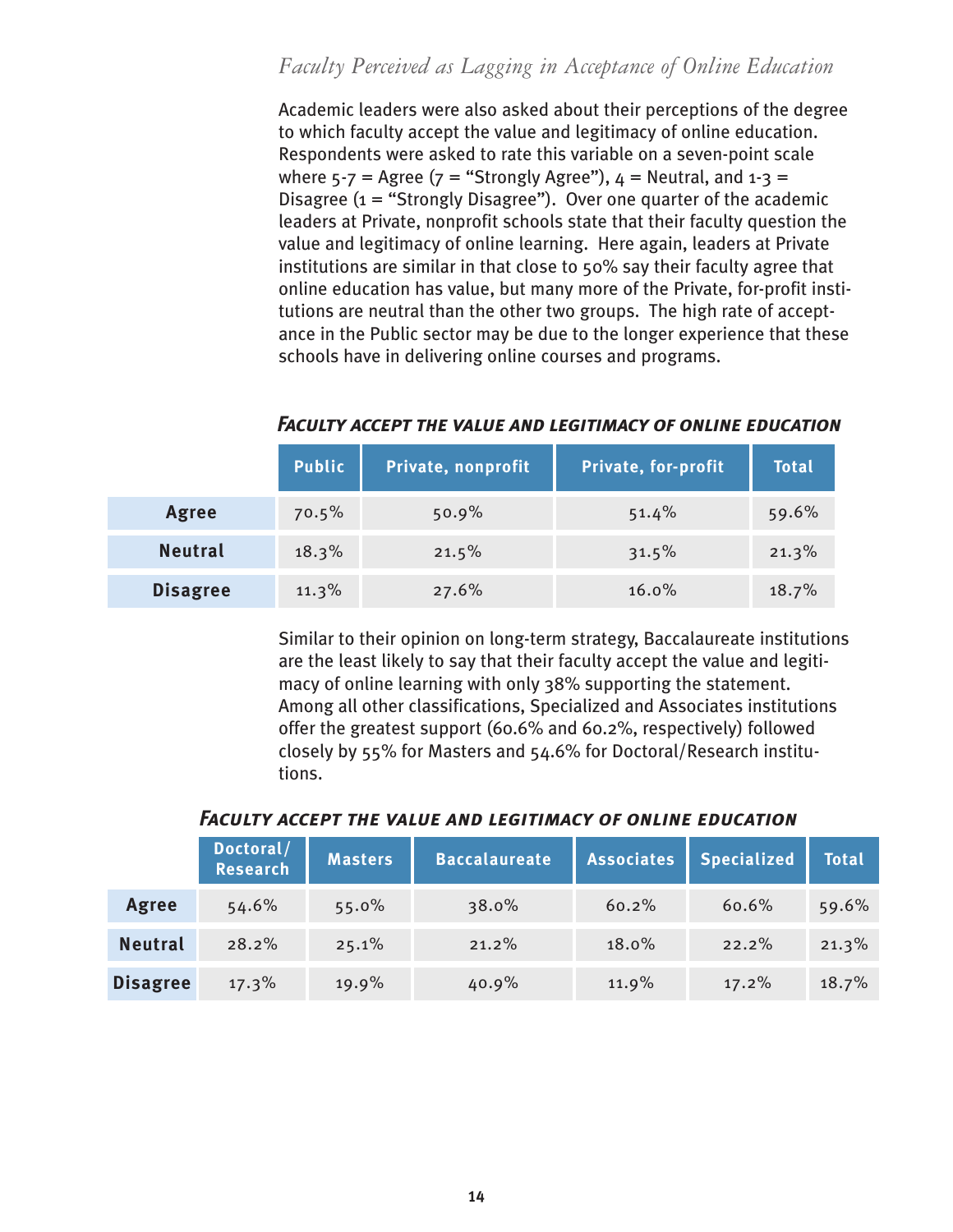# <span id="page-18-0"></span>**Characteristics of Online Learners**

The number of students learning online topped 1.6 Million in Fall 2002, with over 578,000 of these students taking all of their courses online.

*Over One and One Half Million Students taking Courses Online*

Based on reported online learning enrollments and total enrollments from survey respondents as a whole, over 11% of all students at responding institutions took online courses during Fall 2002 (mean total enrollment =  $4.457$ ; mean online learning enrollment =  $497$ ). Extrapolating the survey results to the entire US yields a total online enrollment of slightly more than 1.6 million students. At respondent institutions that offer online courses, 13% of all enrolled students took at least one course online in Fall 2002 (mean online learning enrollment  $= 713$ .

> *Public Institutions Lead the Way for Online Learners*

#### *Numbers of Online Students*



In terms of sheer numbers of students, the overwhelming majority of online students are at Public institutions. Public colleges and universities had approximately 1.325 million students taking courses in Fall 2002, while online Private, nonprofit, schools had approximately 240,000 students, and Private, forprofit schools account for a much smaller number of students (approximately 37,000).

Among Private schools, the percentage of online students at nonprofit and for-profit institutions is comparable. Public institutions as a whole also hold a sizable advantage in terms of percentage of students taking online courses. Almost 11% of students in Public colleges and universities are taking online courses, as compared to 7.1% in Private, nonprofit schools and 8.7% in Private, for-profit schools.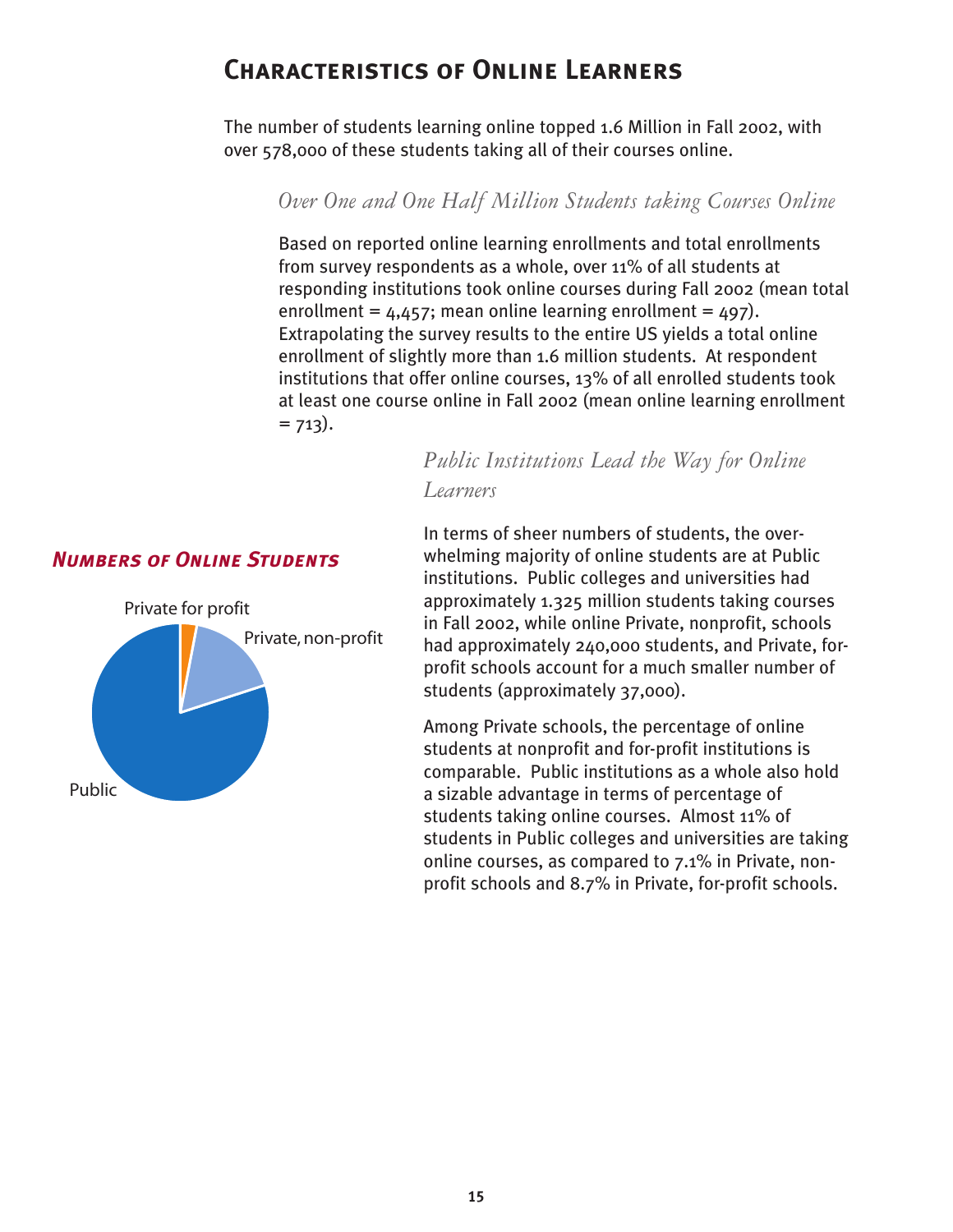<span id="page-19-0"></span>However, this picture changes dramatically when looking only at those schools that offer online courses: for this group, the percentage of students learning online is 11.8% in Public schools, 13.6% in Private nonprofit schools, and 23.7% in Private, for-profit schools. What accounts for this discrepancy is that online courses are being offered at most Public colleges (as evidenced by the small gain from 10.9% to 11.8% when schools without online courses are eliminated), whereas very few Private, for-profit schools, offer online courses.

This indicates that, while Private for-profit schools comprise the smallest percentage of students enrolled in Fall 2002, a larger proportion of these students are taking advantage of online courses when they are offered. It may be that some for-profit schools see online education as a part of their unique business model, allowing them to reach students who are unable to attend classes on campus, or perhaps because they believe that online education is ultimately more cost effective than faceto-face courses.

*Large Schools Continue to Enroll More Online Learners but Small Schools have the Largest Percentage of Online Learners*



#### *Online Students - Enrollment*

As might be expected, the institutions with the largest overall enrollments have the largest average online enrollments; however, significant numbers of students are taking their courses at the mid-sized schools and small to mid-sized schools have the largest percentage of students taking at least one course online as a percentage of all students enrolled.

Among all schools, the smallest schools have the smallest percentage of online learners. However, among schools that offer online courses, small schools have the largest percentage of students learning online. This indicates that while the largest schools have the largest number of online learners by virtue of their size, small schools that offer online courses are enrolling a greater proportion of their student body in online courses, whether by moving existing on-campus students or by attracting new students with new online course and program offerings.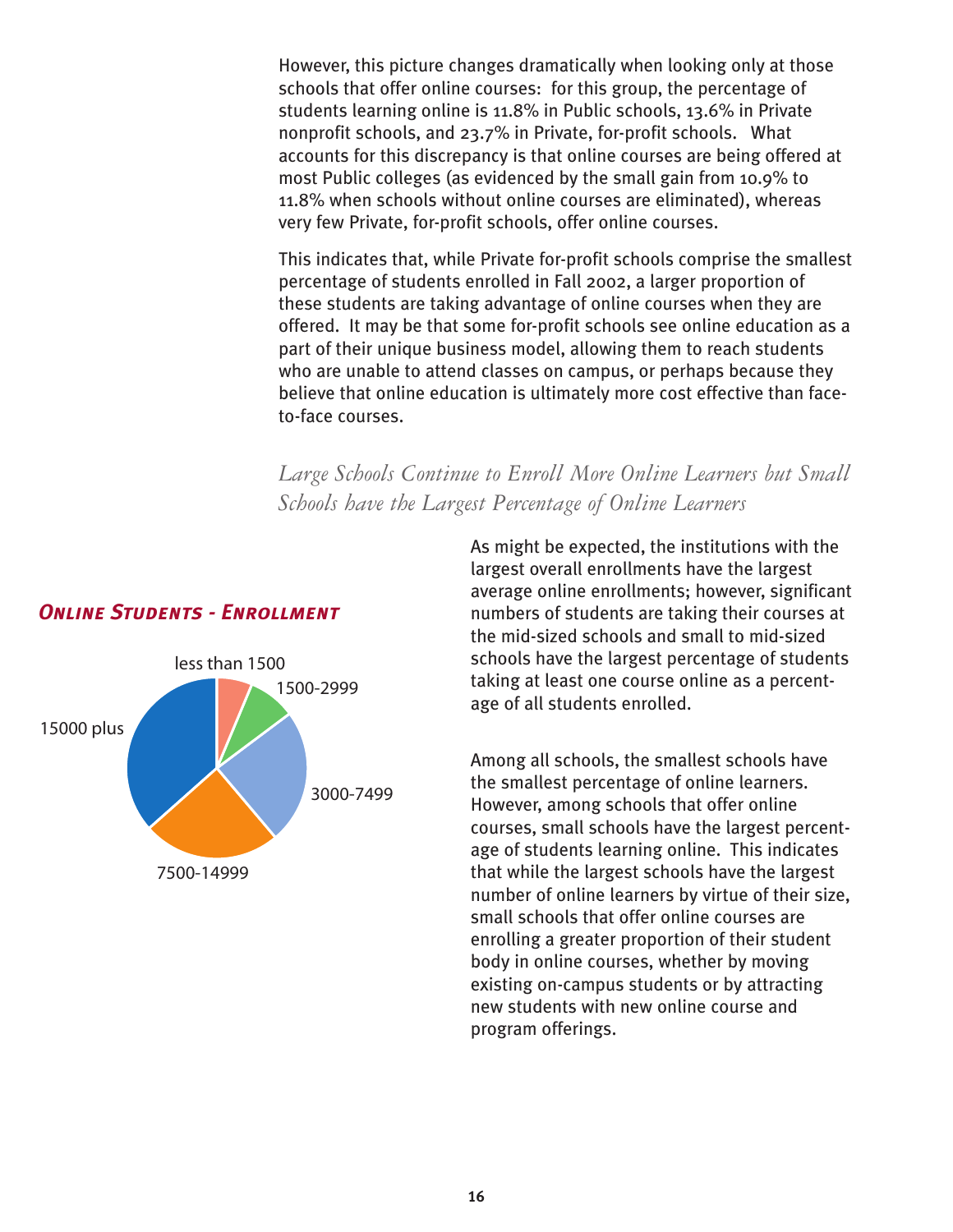<span id="page-20-0"></span>In the table below, an increasing trend in the percent of online learners is evident when moving from the largest to the smallest sized schools for those schools offering online courses. Size of institution may be a proxy for Public/Private status as the percent of online learners in all the largest schools (15000+ students) and in only those offering courses online, is almost identical (8.7% and 8.9%, respectively). Large institutions are more likely to be Public institutions. Of the 262 schools in the United States in our sample with greater than 15,000 students, 231 (88.2%) are Public schools and 83.4% of schools with between 7,500 and 14,999 students are Public schools.

#### *Number and Percentage of Students Taking at Least One Online Course: Fall 2002*

| <b>Size</b>   | Percentage of<br><b>Students (in all</b><br>schools) | <b>Percentage of Students</b><br>(in schools offering<br>online classes) | <b>Total Students</b><br><b>Taking an Online</b><br><b>Course</b> |
|---------------|------------------------------------------------------|--------------------------------------------------------------------------|-------------------------------------------------------------------|
| Under 1500    | 7.2%                                                 | 17.6%                                                                    | 82,009                                                            |
| 1500 to 2999  | 10.1%                                                | 12.9%                                                                    | 110,214                                                           |
| 3000 to 7499  | 11.5%                                                | 12.7%                                                                    | 313,318                                                           |
| 7500 to 14999 | $9.9\%$                                              | 10.3%                                                                    | 320,241                                                           |
| 15000+        | 8.7%                                                 | 8.9%                                                                     | 475,990                                                           |

## *Associates Institutions have the Most Online Students*

It is the institutions classified as Associates that educate by far the largest proportion of online students, with over one-third of the 1.6 million total in these programs. With the exception of Specialized Schools (i.e., theological, medical, etc.), each type of institution has at least 100,000 students taking online courses. The fewest online learners are in Baccalaureate (105,917 students), about an equal number in Masters and Doctoral/Research (272,096 and 209,512, respectively), and the largest number in Associates (653,600). Specialized schools enrolled only 58,123 students in online courses but a larger percentage of students (16.3%) were taking courses online in those programs that offered online courses. The schools with the largest percentage of online learners were the Private, for-profit schools but, unlike the relationship between large schools and public colleges where one appears to be a proxy for the other, only 11% of the Specialized schools are Private, for-profit. This indicates an independent effect of Carnegie class and of public/private status.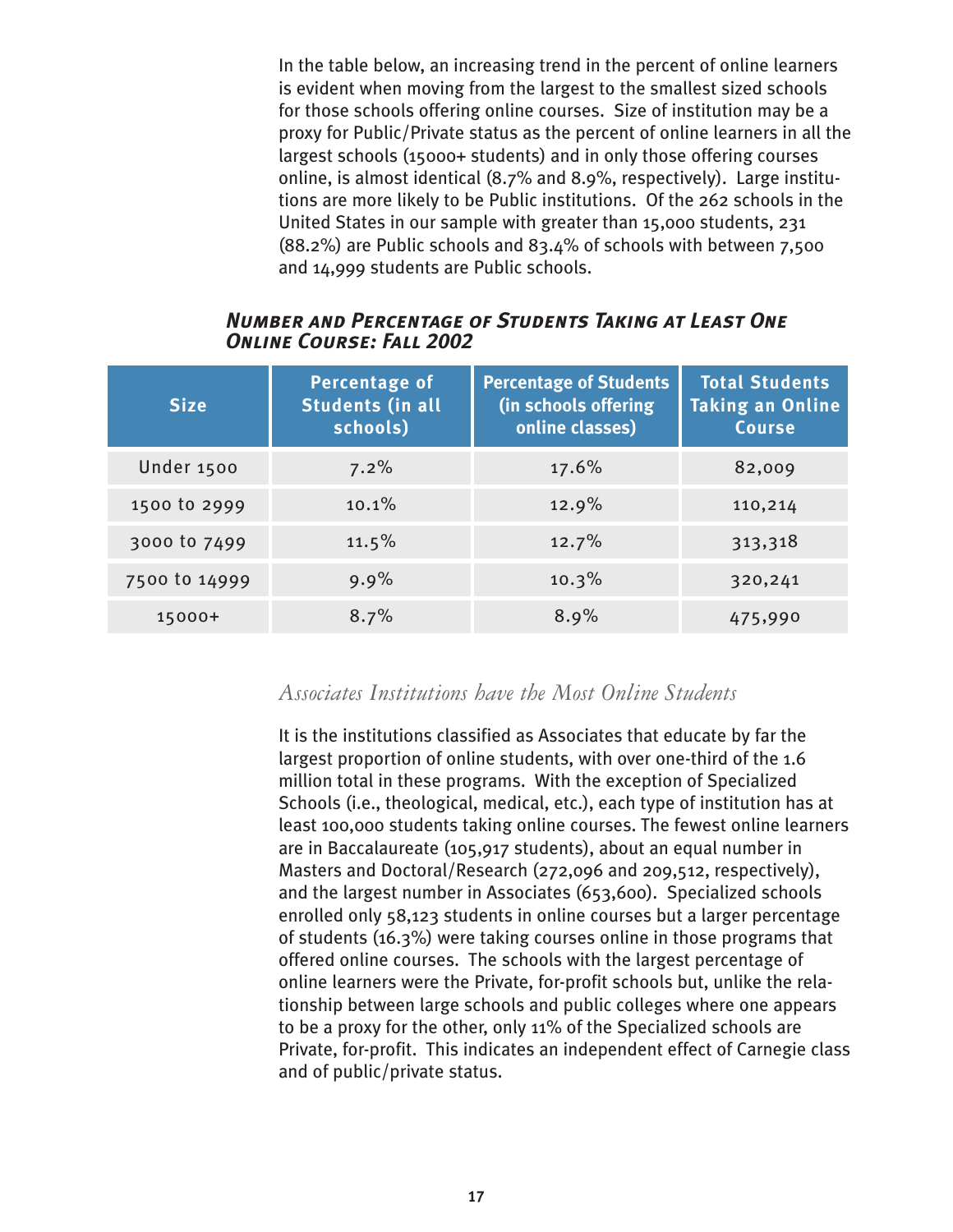When the percentage of online learners is examined in only schools offering online courses rather than all schools, Specialized schools have the largest percent of students taking online courses (16.3%) programs, followed by Associates schools (13.3%), Baccalaureate (12.0%), Masters (10.6%) and Doctoral/Research (7.0%).

## *Number and Percentage of Students Taking at Least One Online Course: Fall 2002*

| Carnegie<br><b>Classification</b> | <b>Percentage of</b><br><b>Students (in all</b><br>schools) | <b>Percentage of Students</b><br>(in schools offering<br>online classes) | <b>Total Students</b><br><b>Taking an Online</b><br><b>Course</b> |
|-----------------------------------|-------------------------------------------------------------|--------------------------------------------------------------------------|-------------------------------------------------------------------|
| Doctoral/Research                 | 6.3%                                                        | 7.0%                                                                     | 209,512                                                           |
| <b>Masters</b>                    | 8.5%                                                        | 10.6%                                                                    | 272,096                                                           |
| <b>Baccalaureate</b>              | 6.3%                                                        | 12.0%                                                                    | 105,917                                                           |
| Associates                        | 10.8%                                                       | $13.3\%$                                                                 | 653,600                                                           |
| <b>Specialized</b>                | 6.8%                                                        | 16.3%                                                                    | 58,123                                                            |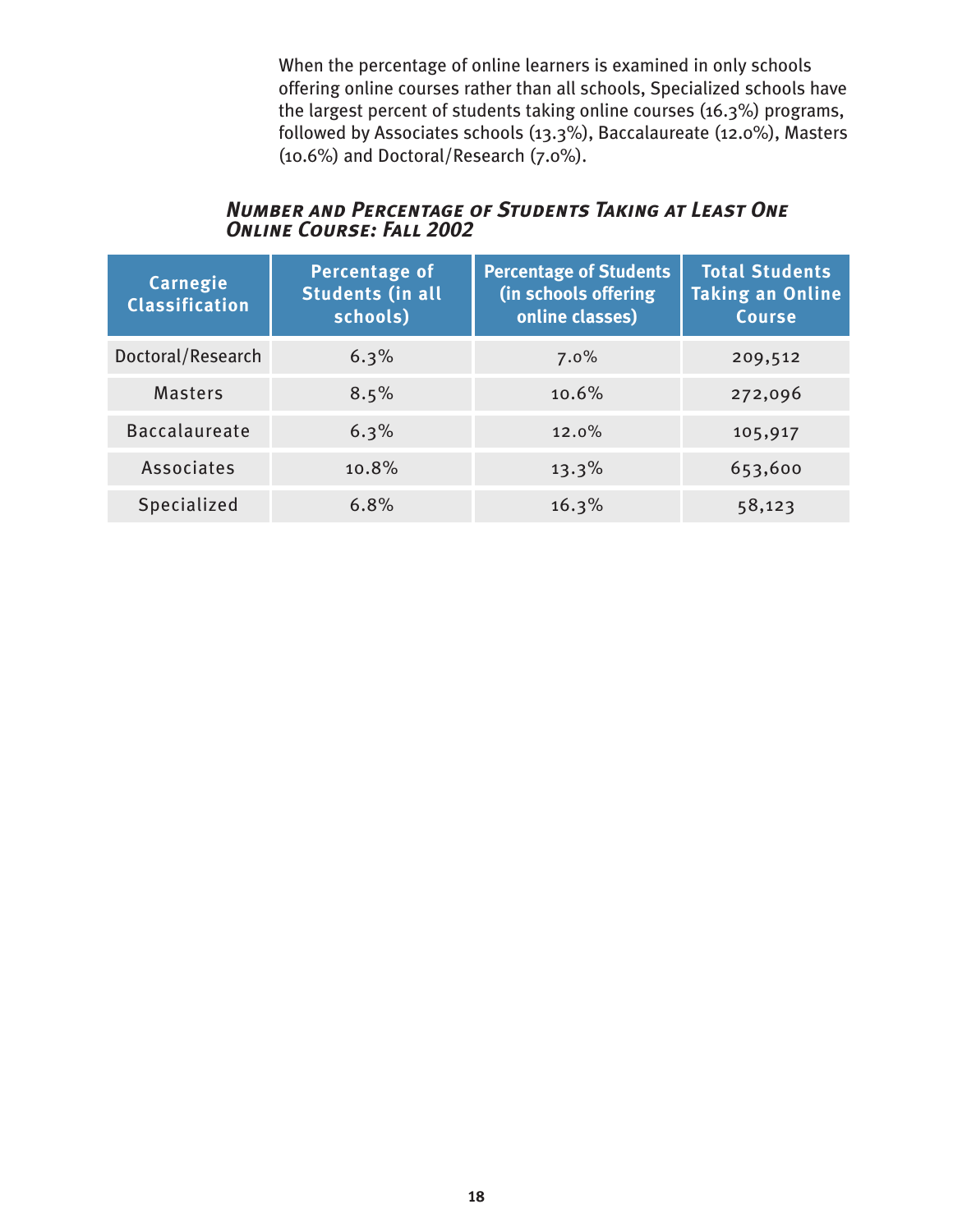# <span id="page-22-0"></span>**Characteristics of Students Taking All Their Courses Online**

Of the 1.6 million students taking courses online, over one-third, (578,986) took all their courses online in the Fall of 2002. This represents 2.6% of all enrolled students and 3.8% of all students enrolled in schools offering online courses.

*More Students at Public Schools, Large Schools Take All Courses Online* 

Similar to the pattern seen among students taking any courses online, many more students at Public colleges and universities and at large schools are taking ALL of their courses online. The pattern is similar to that for students taking any courses online; the differences between type of school and size of school are consistent with those discussed in the earlier section. Little change is seen in the percentage of students at Public schools when moving from all schools to only those with online courses (2.6% vs. 2.8%) reflecting the fact that the vast majority of Public schools offer online courses. However, for Private, nonprofit schools, overall only 3% of students take all courses online, but this almost doubles (to 5.7%) in those schools offering online courses. A similar increase, from 1.4% to 3.7%, is seen in Private, for-profit schools.

Large institutions have the greatest number of students taking all their courses online, but the smallest schools have the highest percentage of students taking all their courses online, as indicated in the table below.

| <b>Size</b>   | <b>Percentage of Students</b><br>(in all schools) | <b>Percentage of Students (in)</b><br>schools offering online<br>classes) | <b>Total Students</b><br><b>Taking All Courses</b><br><b>Online</b> |
|---------------|---------------------------------------------------|---------------------------------------------------------------------------|---------------------------------------------------------------------|
| Under 1500    | 2.5%                                              | 6.1%                                                                      | 30,936                                                              |
| 1500 to 2999  | 3.3%                                              | 4.2%                                                                      | 25,910                                                              |
| 3000 to 7499  | $2.1\%$                                           | 2.3%                                                                      | 65,552                                                              |
| 7500 to 14999 | 2.3%                                              | 2.4%                                                                      | 71,932                                                              |
| 15000+        | 2.6%                                              | 2.7%                                                                      | 136,502                                                             |

*Number and Percentage of Students Taking All Their Courses Online: Fall 2002*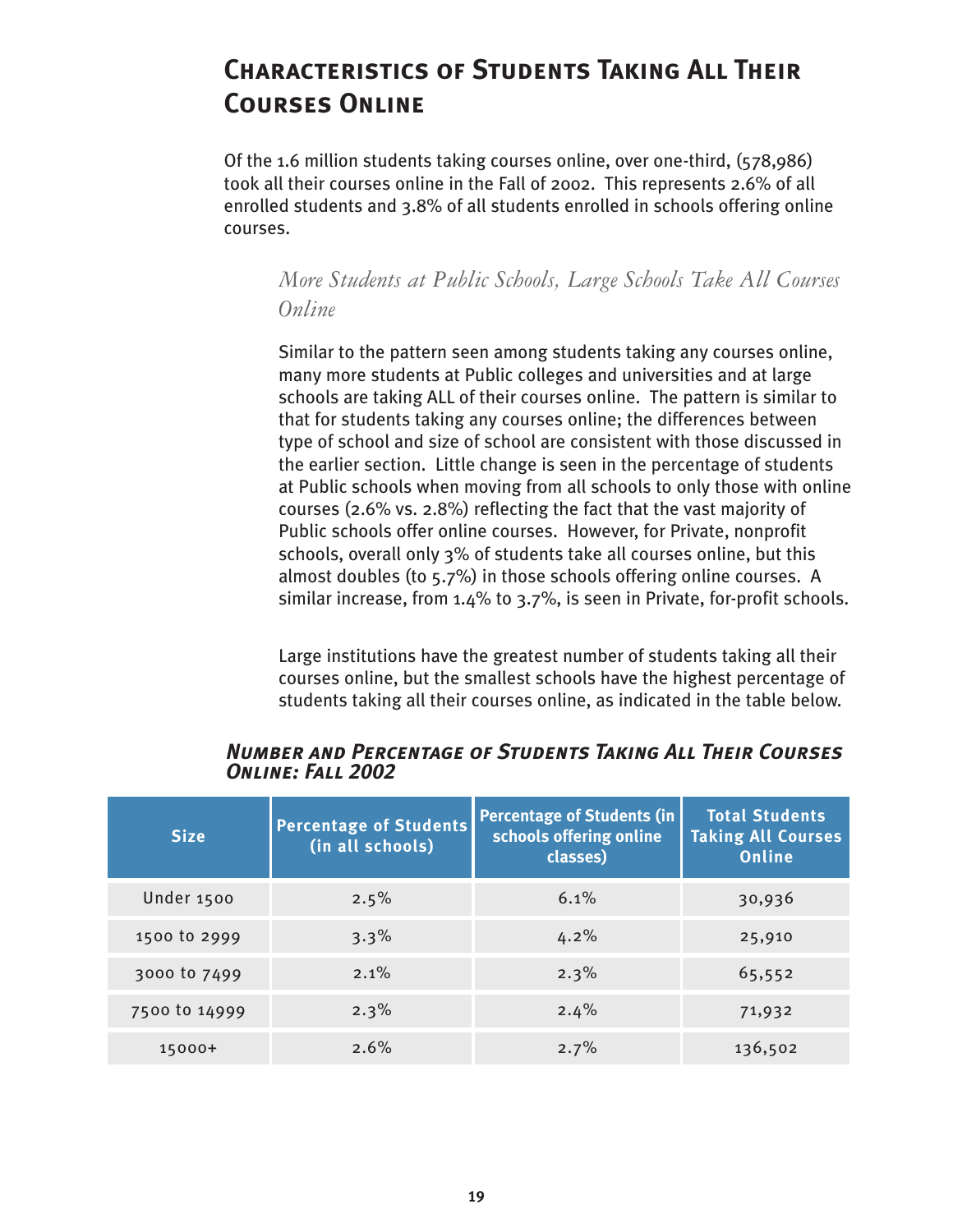## <span id="page-23-0"></span>*More Students at Master's Institutions Taking All Courses Online*

More students in Master's institutions are taking ALL their courses online than any other group. This differs from the numbers of students taking ANY online courses. Over 100,000 students (109,250) at Master's schools take all their courses online as compared to 92,832 at Associates, 30,494 at Baccalaureate, and 67,743 in Doctoral. Far fewer students at Specialized schools (23,716) are taking all courses online but this group has a much smaller pool of students overall. However, within the sub-group of those institutions that offer online courses, Specialized institutions have the largest percentage of students who are taking all their courses online (6.7%) as compared to just 3.1% in Masters, 3.1% in Baccalaureate, 2.7% in Doctoral, and 1.8% in Associates.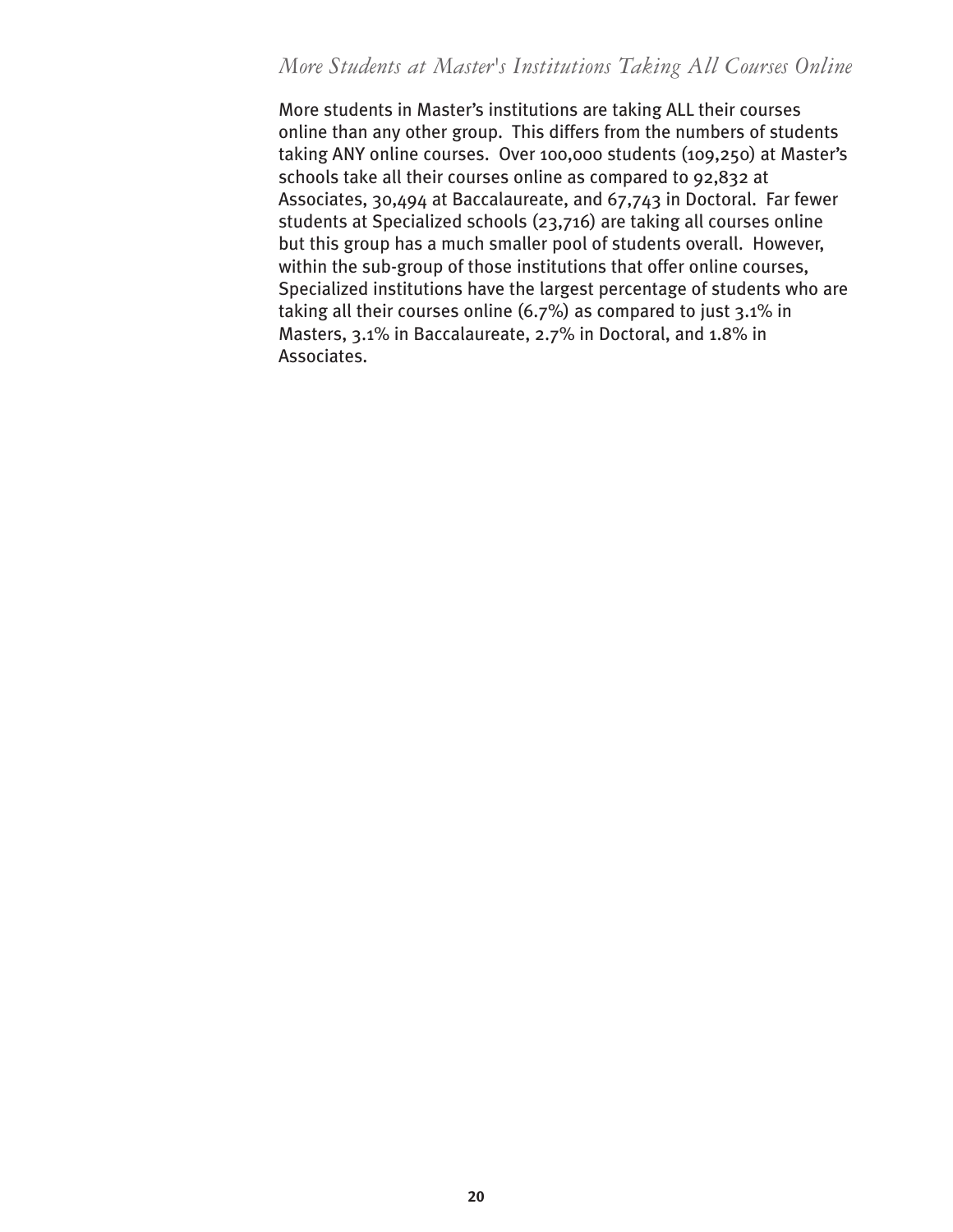# <span id="page-24-0"></span>**Growth Forecasts in Online Learning**

Using each institution's current online enrollment and their own projection of the change in that enrollment, enrollment for the Fall of 2003 is expected to exceed 1.9 million students, or a one-year enrollment growth rate of close to 20%. No previous surveys of strictly online learners (as apart from 'distance' learners) exist for direct comparison.

#### *Students Taking at Least One Online Course: Fall 2002 and projected Fall 2003*

|              | <b>Total Students Fall</b><br>2002 | Projected Students Fall Percentage Growth<br>2003 |       |
|--------------|------------------------------------|---------------------------------------------------|-------|
| <b>Total</b> | 1,602,970                          | 1,920,734                                         | 19.8% |

However, one earlier estimate, using Federal data which lists the use of the internet as part of distance learning (Sloan-C View, Volume 2, Issue 1, 2003) yields approximately 744,000 students taking at least one course online in Fall 1999. Given the current estimate for Fall 2002, this represents an annual compound growth rate of over 25% for the threeyear period. Given the magnitude of continued anticipated growth, it is clear an upward growth trend is continuing and the peak in online learning enrollment is probably some years away. As discussed below, some sectors of higher education expect an annual growth rate exceeding 25% in online learners.

## *Largest Percentage Growth Anticipated for Schools in the Forprofit Sector*

All types of schools expect to see growth in their online enrollments over the next year, with Private, for-profit schools anticipating the largest percentage increase. Schools in the Public sector expect 18.6% average growth, Private, nonprofit schools anticipate 23.4% growth, and Private, for-profit schools look to 42.2% growth between Fall, 2002 and Fall, 2003. In total numbers, however, Public schools expect to educate the largest number of students online, moving from 1.3 million today to almost 1.6 million students taking at least one course online in Fall, 2003.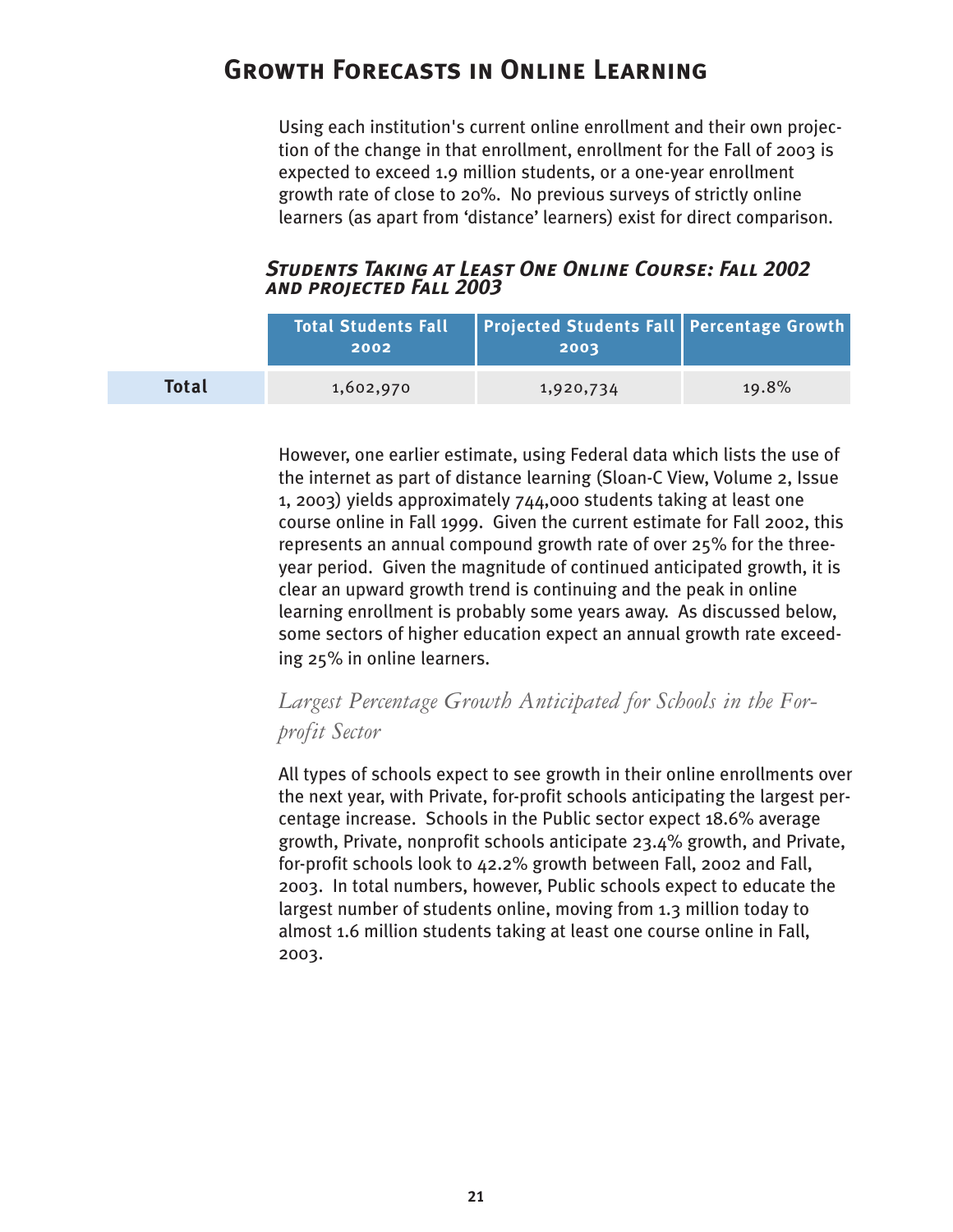Less than 1% of the schools surveyed expected online education enrollment to decrease and over three-quarters of all schools polled expect an increase:

<span id="page-25-0"></span>

|                 | <b>Public</b> | Private, nonprofit | Private, for-profit | <b>Total</b> |
|-----------------|---------------|--------------------|---------------------|--------------|
| Grow            | 87.2%         | 66.0%              | 87.0%               | 79.4%        |
| <b>Same</b>     | 12.1%         | 33.0%              | 13.0%               | 19.8%        |
| <b>Decrease</b> | 0.7%          | $1.0\%$            | $0.0\%$             | 0.8%         |

*Anticipated Change in Enrollment, Fall 2002 to Fall 2003*

## *Midsize Schools Forecast the Largest Percentage Increase*

Schools of all sizes forecast double digit growth in online learners, from 16.6% in the largest schools  $(\cdots)$ 15,000 students) followed by 19% in schools between 7,500 and 14,900 students, 20.7% in the smallest schools  $(*-1500$  students), 24% in schools between 1,500 and 2,999 students, and the largest increase, 26.8%, forecast in schools with between 3,000 and 7,499 students. This is a significant trend moving from largest to smallest size of school. With large schools being mostly Public institutions, this smaller growth rate is possibly partly due to the maturity of their online programs. Large schools do anticipate the largest growth in the number of students taking courses online, an increase of over 75,000 students over the next three years.

## *Institutions Offering Baccalaureate Programs Anticipate Highest Growth*

While Associates institutions will retain the largest share of students taking online courses, the largest rate of growth is expected to be at Baccalaureate institutions. As discussed above, Baccalaureate institutions had the smallest number of students taking an online course in the Fall of 2002. While not surpassing any of the other types of institutions over the next three years, but perhaps recognizing the opportunity in the lack of offerings at present, Baccalaureate institutions are forecasting an almost 30% rate of growth during this period. Masters institutions, second only to Associates in the number of students now taking courses online, and first in the number of students taking all their courses online, expect 21.6% growth during the same period. Slightly lower rates are seen in the other three institution types: Associates (19.8% growth), Doctoral (17.1% growth) and Specialized (16.8% growth).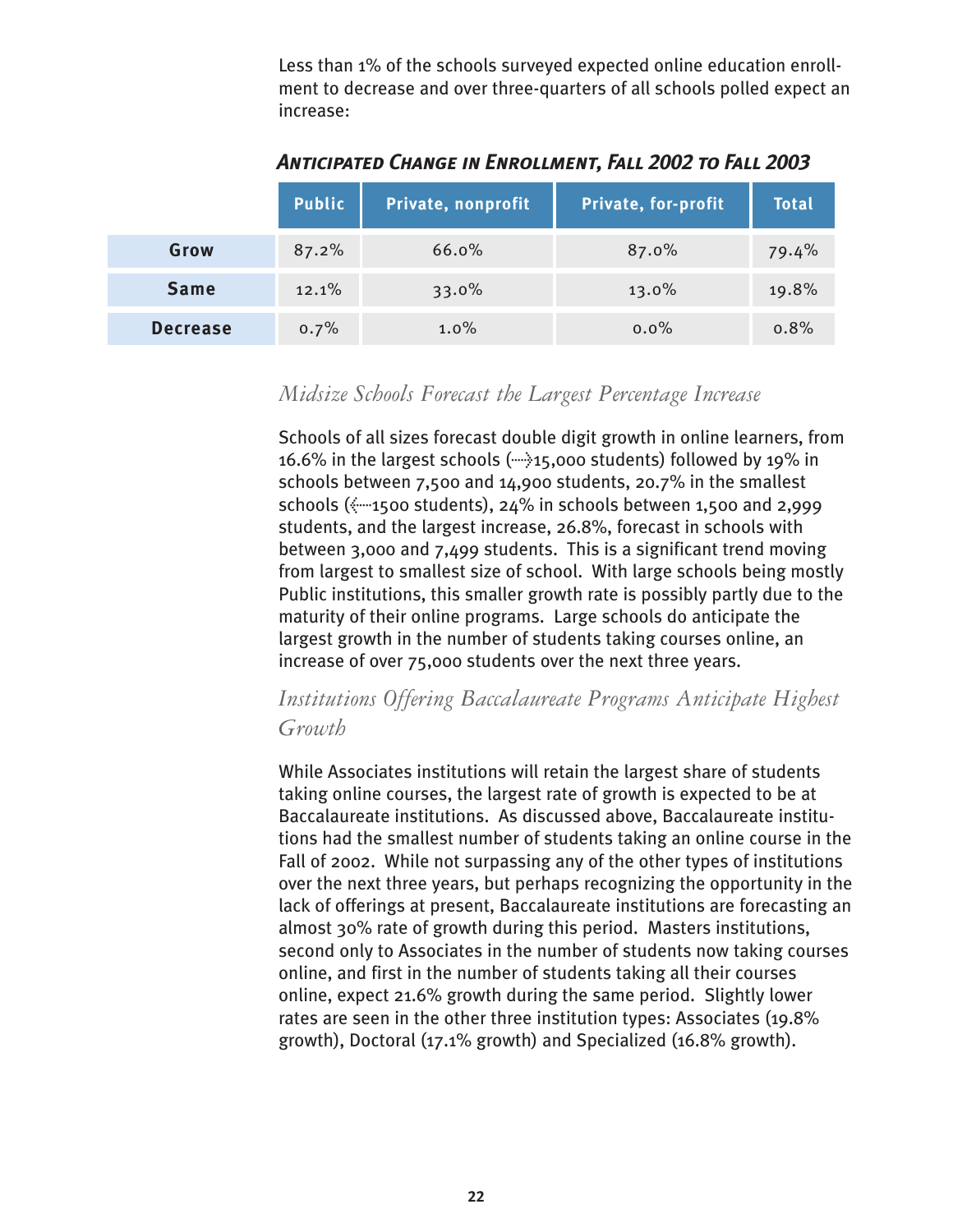# <span id="page-26-0"></span>**Online Education in 2003: A Summary of the Findings**

- Attitudes towards the quality of the courses offered online are changing and a majority of Academic Officers believe the learning outcomes in online courses will equal or exceed that of face-to-face courses within three years.
- An overall growth rate of almost 20% is expected in the number of students studying online from Fall 2002 to Fall 2003.
- For-profit institutions expect to grow their online learning component faster than any other institutions of higher education, expecting growth rates greater than 40%.
- Private, nonprofit institutions are entering online education at a slower rate than Public institutions, and often leveraging their entry with blended courses.
- When given an option to take a course online, students will enroll. On average, over 13% of students per institution that had online offerings took an online course in Fall 2002.
- Overall, attitudes of Faculty at all schools (as perceived by academic leaders at those institutions) remain more conservative with regard to the quality of online education and its ability to equal face-to-face learning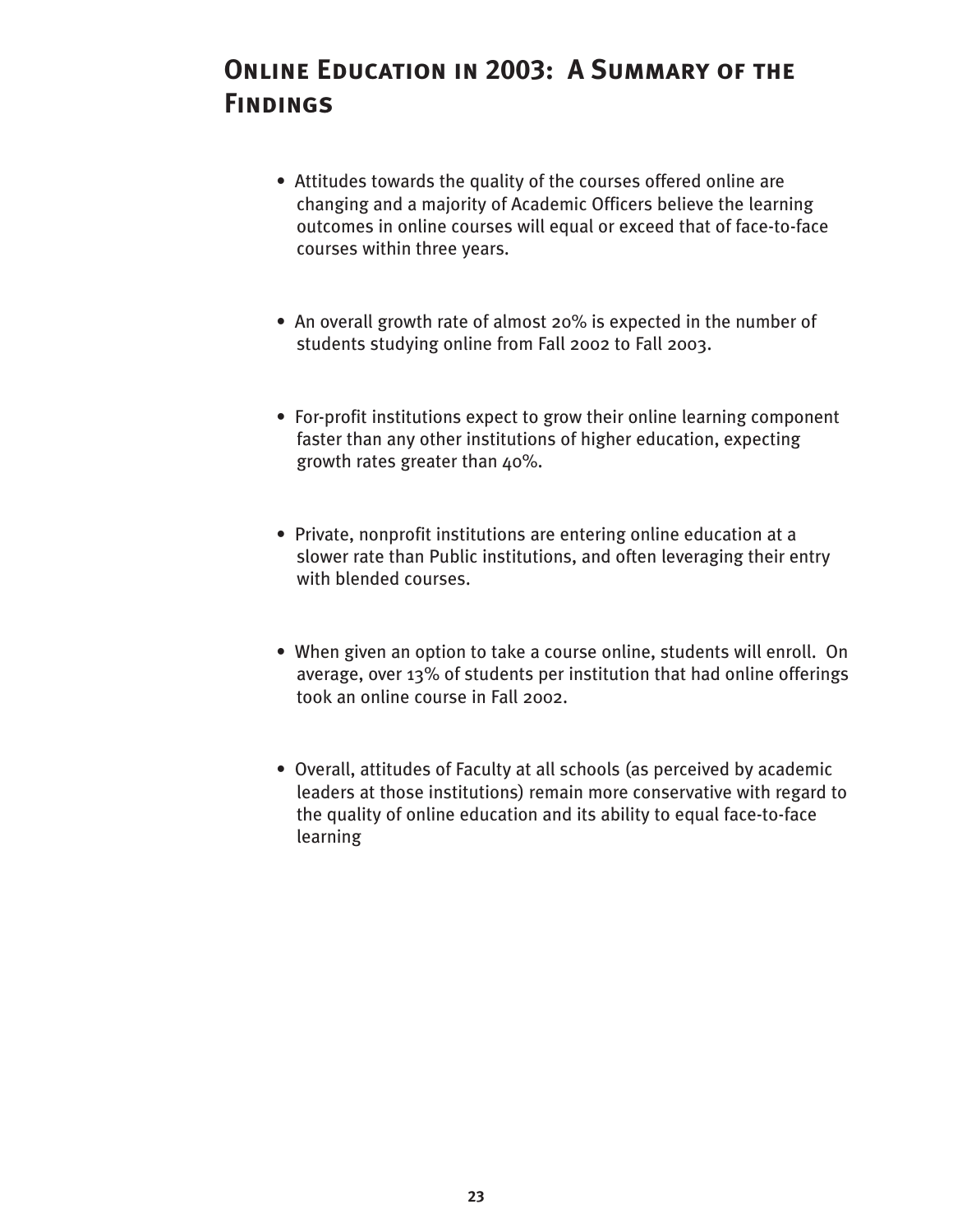## <span id="page-27-0"></span>**Appendix**

| <b>OFFERINGS</b>                  | <b>Public</b> | Private, nonprofit | <b>Private, for-profit</b> | <b>Total</b> |
|-----------------------------------|---------------|--------------------|----------------------------|--------------|
| <b>TYPES OF COURSES OFFERED</b>   |               |                    |                            |              |
| <b>Both Online</b><br>and Blended | 80.2%         | 36.7%              | 21.2%                      | 55.6%        |
| <b>Online Only</b>                | 12.5%         | 17.8%              | 23.7%                      | $16.0\%$     |
| <b>Blended Only</b>               | 3.8%          | 17.1%              | 6.6%                       | 9.6%         |
| <b>Neither</b>                    | 3.4%          | 28.4%              | 48.5%                      | 18.8%        |

## *Types of Courses offered - Online*

| <b>Online (with or</b><br>without blended) | 92.8%   | 54.5% | $44.9\%$ | 71.7% |
|--------------------------------------------|---------|-------|----------|-------|
| <b>No Online</b>                           | $7.2\%$ | 45.5% | 55.1%    | 28.3% |

## *Offers totally online programs for degree:*

| <b>Offers online</b><br>programs for<br>degree | 48.9% | 22.1% | 20.2% | 34.5% |
|------------------------------------------------|-------|-------|-------|-------|
| No programs                                    | 51.1% | 77.9% | 79.8% | 65.5% |

| <b>GROWTH</b><br><b>EXPECTATIONS</b> | Public N | Private, nonprofit | <b>Private, for-profit</b> | <b>Total</b> |
|--------------------------------------|----------|--------------------|----------------------------|--------------|
|                                      |          |                    |                            |              |

*Estimated Change in Student Enrollment in online and blended courses Fall 2002 to Fall 2003:*

| Grow                 | 87.2% | 66.0%   | 87.0%   | 79.4% |
|----------------------|-------|---------|---------|-------|
| <b>Stay the Same</b> | 12.1% | 33.0%   | 13.0%   | 19.8% |
| <b>Decrease</b>      | 0.7%  | $1.0\%$ | $0.0\%$ | 0.8%  |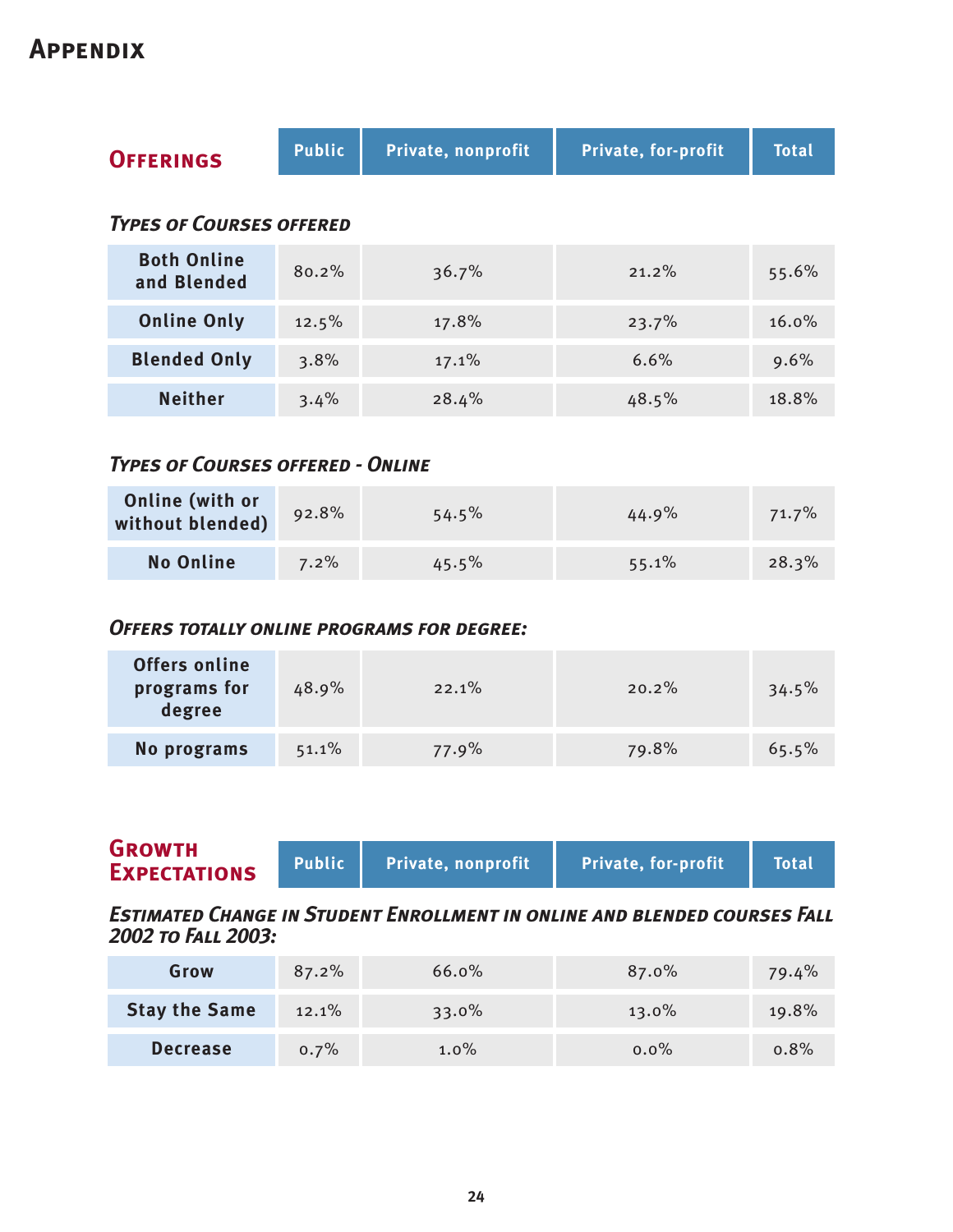#### *Online education is critical to long-term strategy:*

| <b>Strongly Agree: 7</b>    | 40.8% | 19.9% | 17.8% | 29.0%   |
|-----------------------------|-------|-------|-------|---------|
| 6                           | 26.0% | 15.0% | 13.4% | 19.8%   |
| 5                           | 18.9% | 18.0% | 23.4% | 19.0%   |
| Neutral: 4                  | 6.6%  | 18.0% | 16.1% | 12.7%   |
| 3                           | 3.3%  | 9.8%  | 6.1%  | 6.4%    |
| 2 <sup>1</sup>              | 2.4%  | 7.1%  | 11.5% | 5.6%    |
| <b>Strongly Disagree: 1</b> | 2.0%  | 12.1% | 11.7% | $7.5\%$ |

## *Faculty accept the value online education:*

| <b>Strongly Agree: 7</b>    | 8.2%    | 6.2%     | 7.8%  | $7.3\%$ |
|-----------------------------|---------|----------|-------|---------|
| 6                           | 26.0%   | $14.0\%$ | 21.0% | 20.3%   |
| 5 <sup>1</sup>              | 36.3%   | 30.7%    | 23.6% | 32.3%   |
| Neutral: 4                  | 18.3%   | 21.5%    | 31.5% | 21.3%   |
| $\overline{\mathbf{3}}$     | 8.6%    | 15.4%    | 8.2%  | 11.5%   |
| $2^{\frac{1}{2}}$           | 2.2%    | 7.1%     | 3.9%  | $4.5\%$ |
| <b>Strongly Disagree: 1</b> | $0.5\%$ | 5.1%     | 3.9%  | 2.9%    |

## *Hybrid courses hold more promise than online:*

| <b>Strongly Agree: 7</b>    | 21.2% | 24.8% | 23.9% | 23.1% |
|-----------------------------|-------|-------|-------|-------|
| 6                           | 21.2% | 24.4% | 23.0% | 22.8% |
| 5                           | 18.9% | 22.9% | 25.9% | 21.5% |
| Neutral: 4                  | 21.7% | 18.2% | 9.6%  | 18.7% |
| $\overline{\mathbf{3}}$     | 8.5%  | 4.7%  | 8.7%  | 6.9%  |
| 2 <sup>1</sup>              | 6.2%  | 2.8%  | 2.0%  | 4.2%  |
| <b>Strongly Disagree: 1</b> | 2.2%  | 2.2%  | 7.0%  | 2.8%  |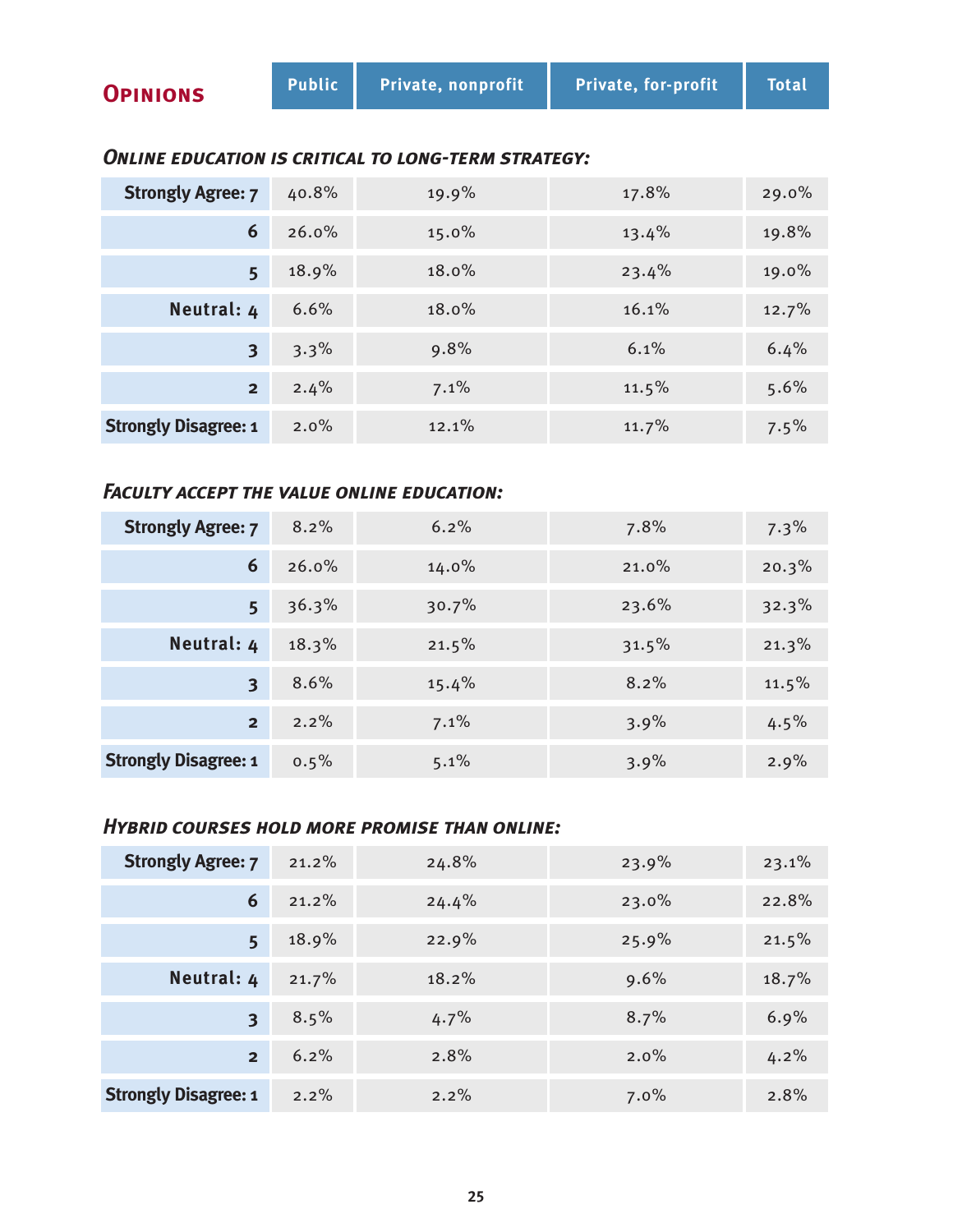| <b>COMPARING</b>                   |        |                    |                            |              |
|------------------------------------|--------|--------------------|----------------------------|--------------|
| <b>LEARNING</b><br><b>OUTCOMES</b> | Public | Private, nonprofit | <b>Private, for-profit</b> | <b>Total</b> |

#### *Compared to face-to-face, learning outcomes in online education are currently:*

| <b>Superior</b>          | 0.5%     | 0.3%  | $2.0\%$  | $0.6\%$ |
|--------------------------|----------|-------|----------|---------|
| <b>Somewhat Superior</b> | 16.9%    | 6.7%  | $10.0\%$ | 11.7%   |
| <b>The Same</b>          | 57.6%    | 32.8% | 39.6%    | 44.9%   |
| <b>Somewhat Inferior</b> | $21.0\%$ | 43.8% | 32.6%    | 32.1%   |
| <b>Inferior</b>          | 3.9%     | 16.5% | 15.9%    | 10.7%   |

#### *Compared to face-to-face, learning outcomes in online education in three years will be:*

| <b>Superior</b>          | 9.4%    | $3.5\%$ | 4.1%  | 6.2%    |
|--------------------------|---------|---------|-------|---------|
| <b>Somewhat Superior</b> | 33.4%   | 16.9%   | 30.2% | 26.0%   |
| <b>The Same</b>          | 45.6%   | 40.4%   | 38.3% | 42.5%   |
| <b>Somewhat Inferior</b> | 10.6%   | 29.0%   | 21.7% | 19.7%   |
| <b>Inferior</b>          | $1.1\%$ | 10.3%   | 5.7%  | $5.5\%$ |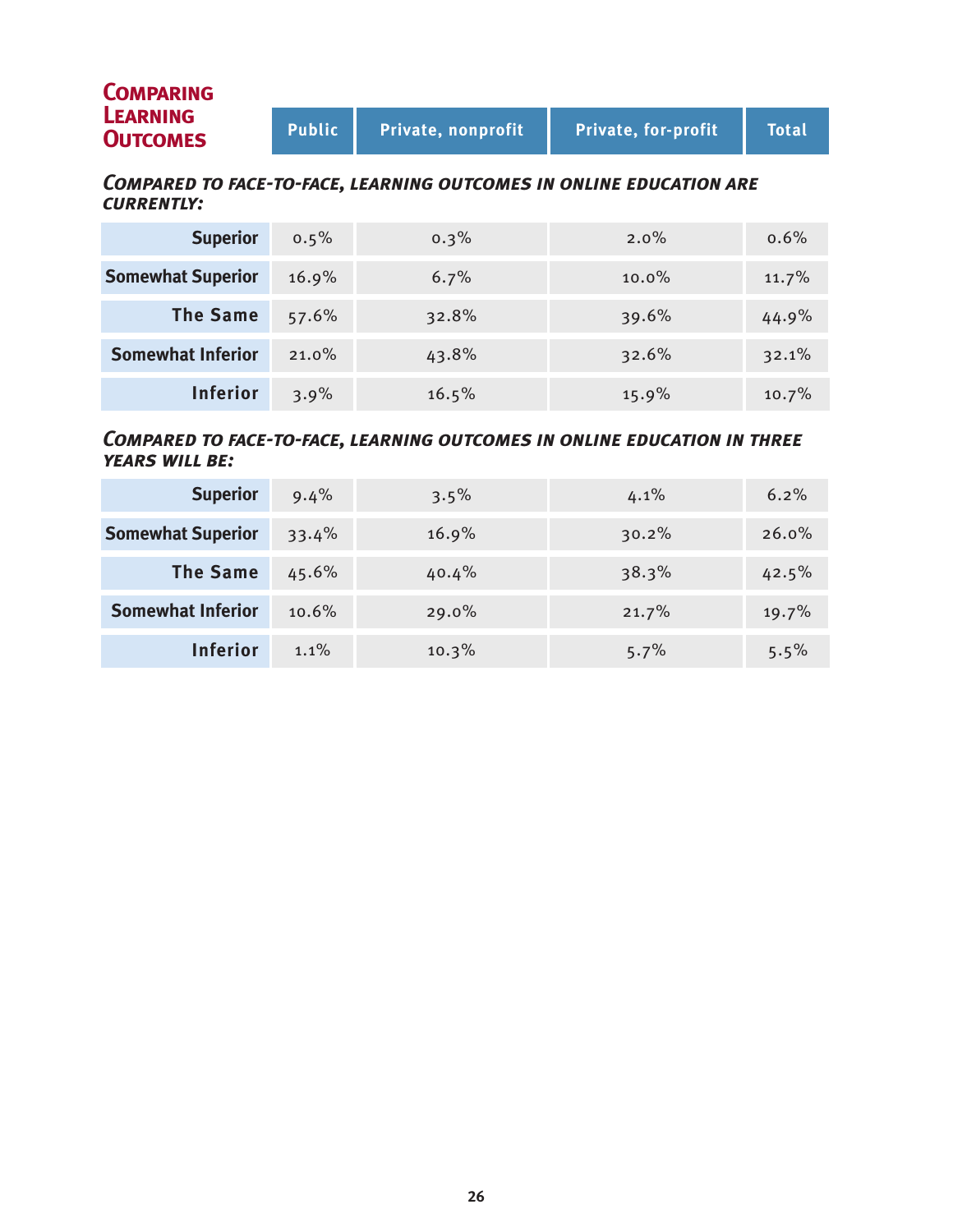

Sloan-C has its administrative home at the Sloan Center for OnLine Education (SCOLE) at Olin and Babson Colleges. SCOLE has been established as a center that spans the two campus of Olin College and Babson College. SCOLE's purpose is to support the activities of the Sloan Consortium, a consortium of higher-education providers sharing the common bonds of understanding, supporting and delivering education via asynchronous learning networks (ALNs). With the mission of providing learning to anyone anywhere, SCOLE seeks to provide new levels of learning capability to people seeking higher and continuing education. For more information about SCOLE, visit www.scole.olin-babson.org.

For more information about Olin and Babson Colleges, visit www.olin.edu and www.babson.edu.